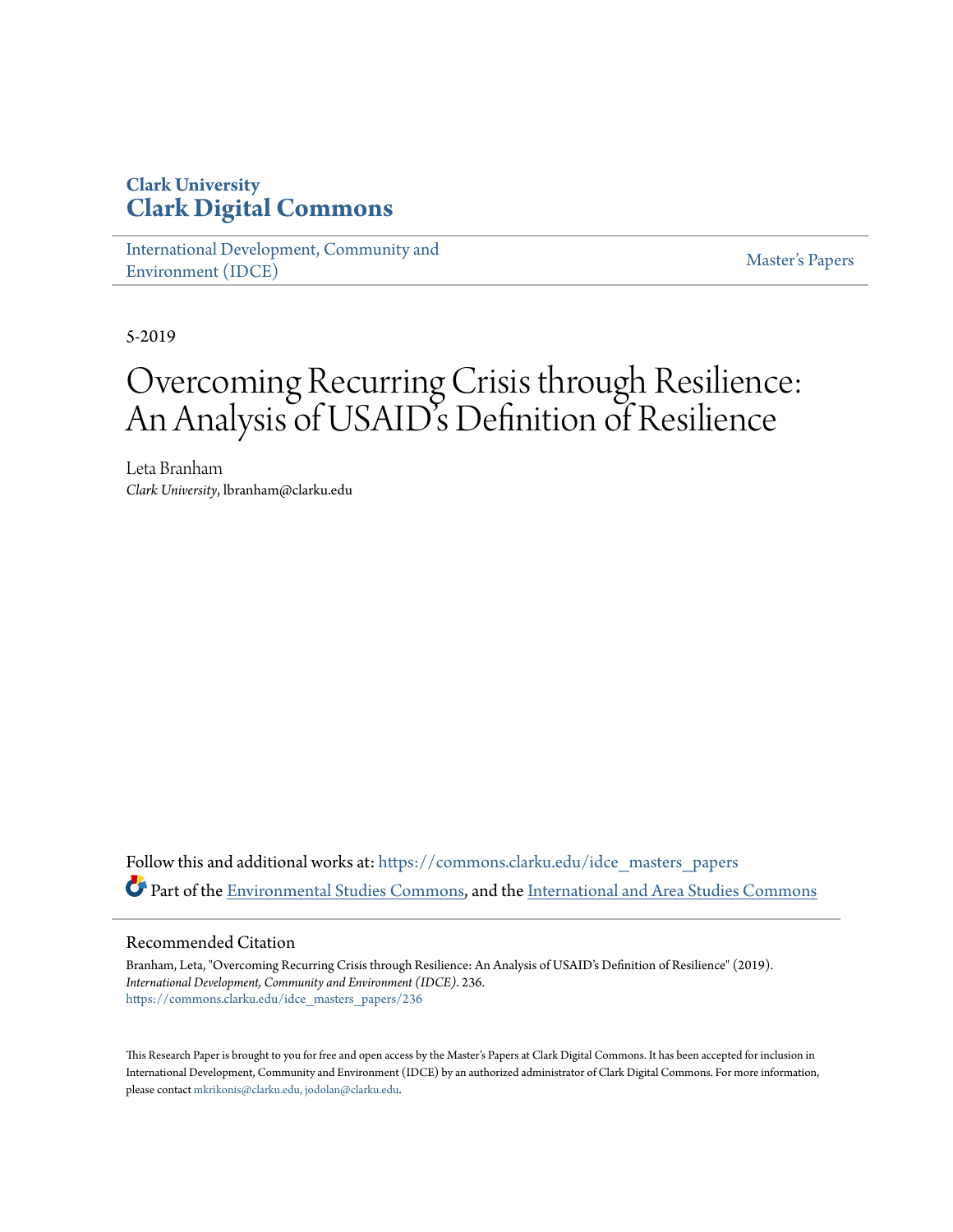## **Overcoming Recurring Crisis through Resilience: An Analysis of USAID's Definition of Resilience**

# **Leta Branham May 2019**

**A Master's Paper**

# **Submitted to the faculty of Clark University, Worcester, Massachusetts, in partial fulfillment of the requirements for the degree of Master of Arts in the Department of International Development, Community, and Environment**

**And accepted on the recommendation of**

**Ken MacLean, Chief Instructor**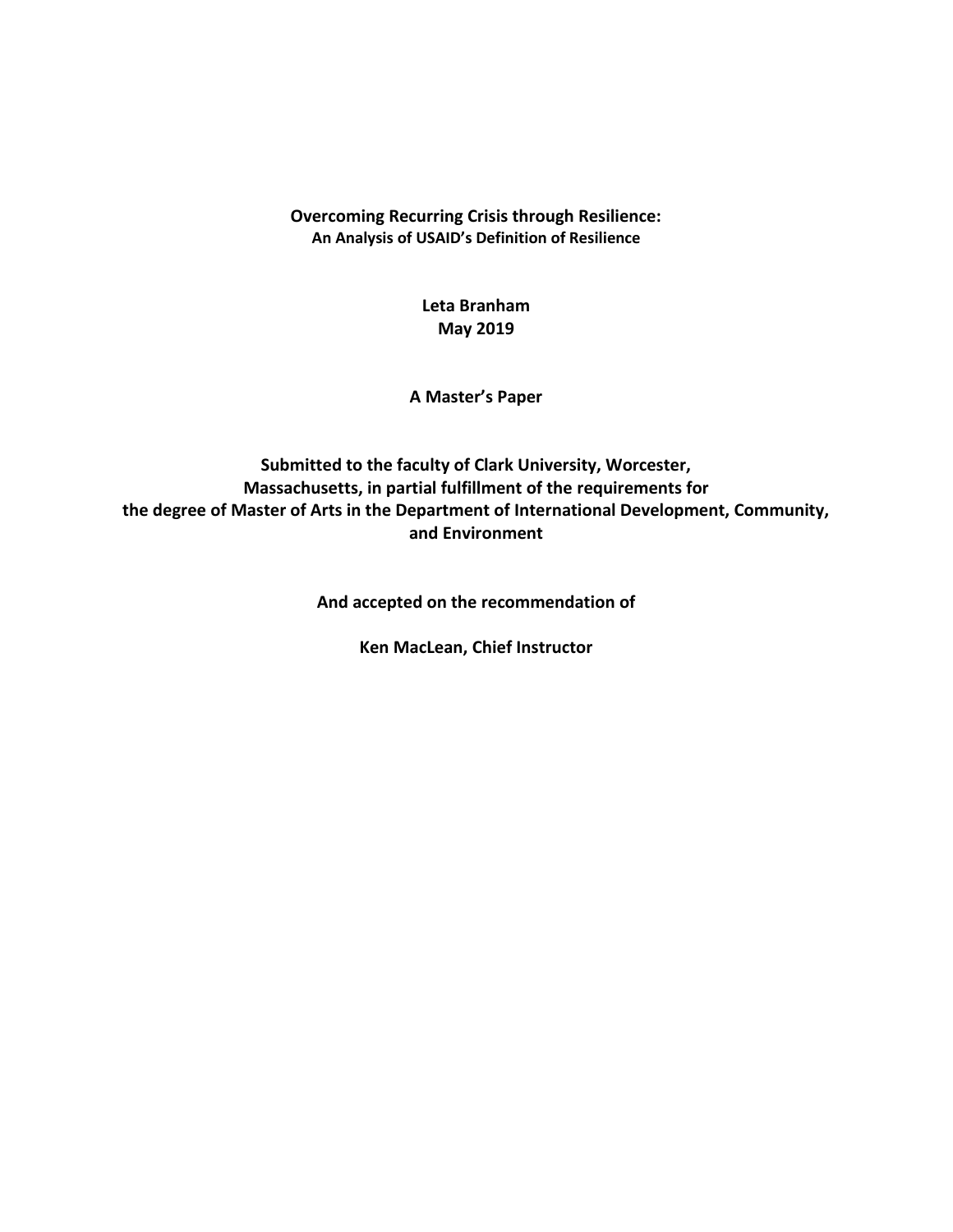#### **ABSTRACT**

## **USAID and Resilience Leta Branham, MA Candidate**

This paper analyzes resilience policy employed by the United States' Agency for International Development (USAID). First, by situating USAID's resilience policy within a historical context of the 2011 Horn of Africa Famine, and by drawing on existing literature, I show that USAID's understanding of resilience, and thus its resilience-based policies, are inherently flawed by focusing solely on recurrent crisis. While recurrent crises pose a potential threat to resilience, communities that are exposed to chronic shocks have resilience mechanisms in place against those shocks. Rather, stochastic, or unplanned crises, are larger risks to livelihoods that USAID's resilience policies do not address. While USAID's definition of resilience is broad, encompassing aspects of adaptation and mitigation, it provides a narrow understanding of resilience that renders those that are faced with unplanned and stochastic shocks invisible.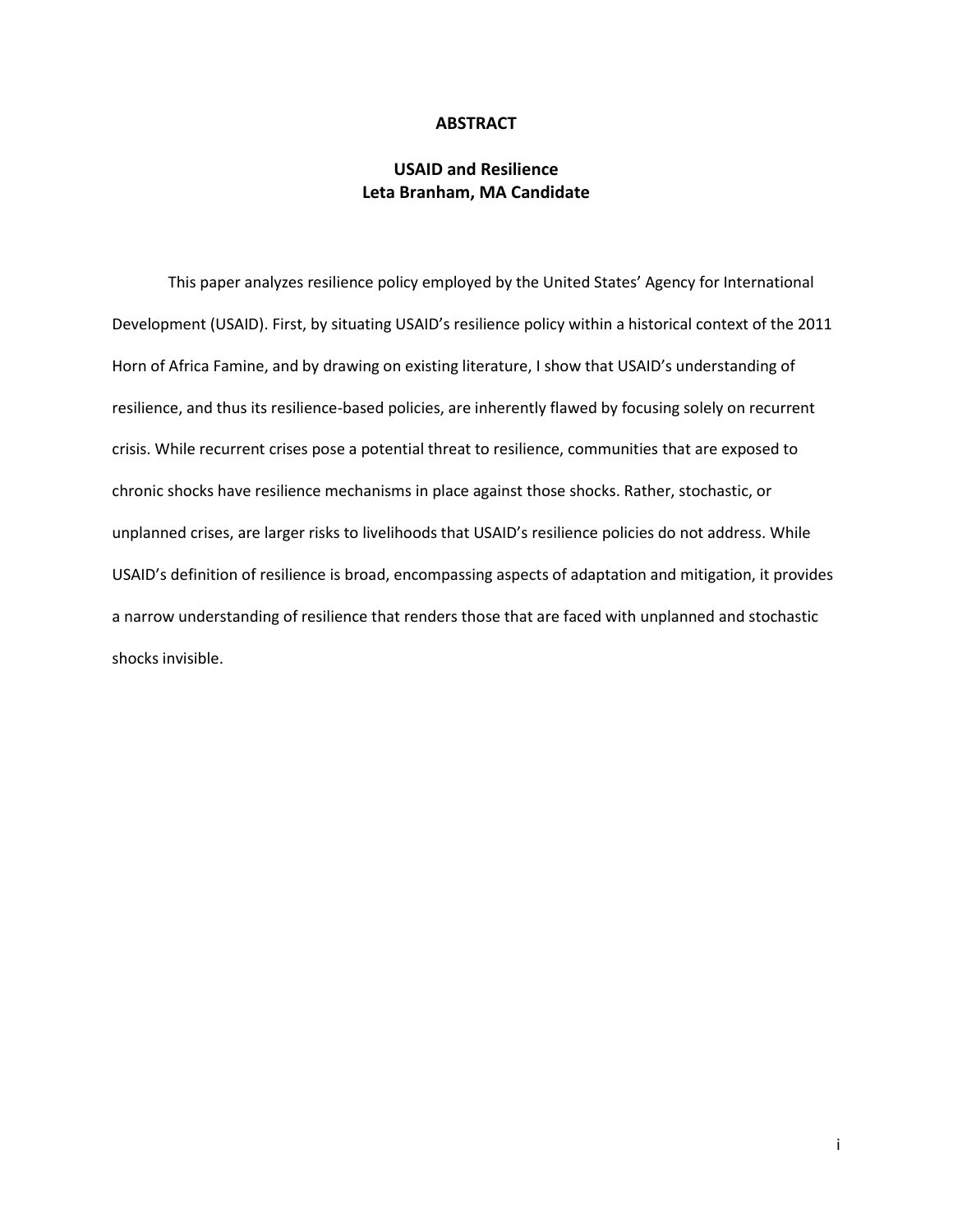# **Acknowledgments**

Thank you to Professor Ken MacLean, for supporting and pushing me through another year. Additional thanks to Professor Ed Carr, for extensive resources and knowledge.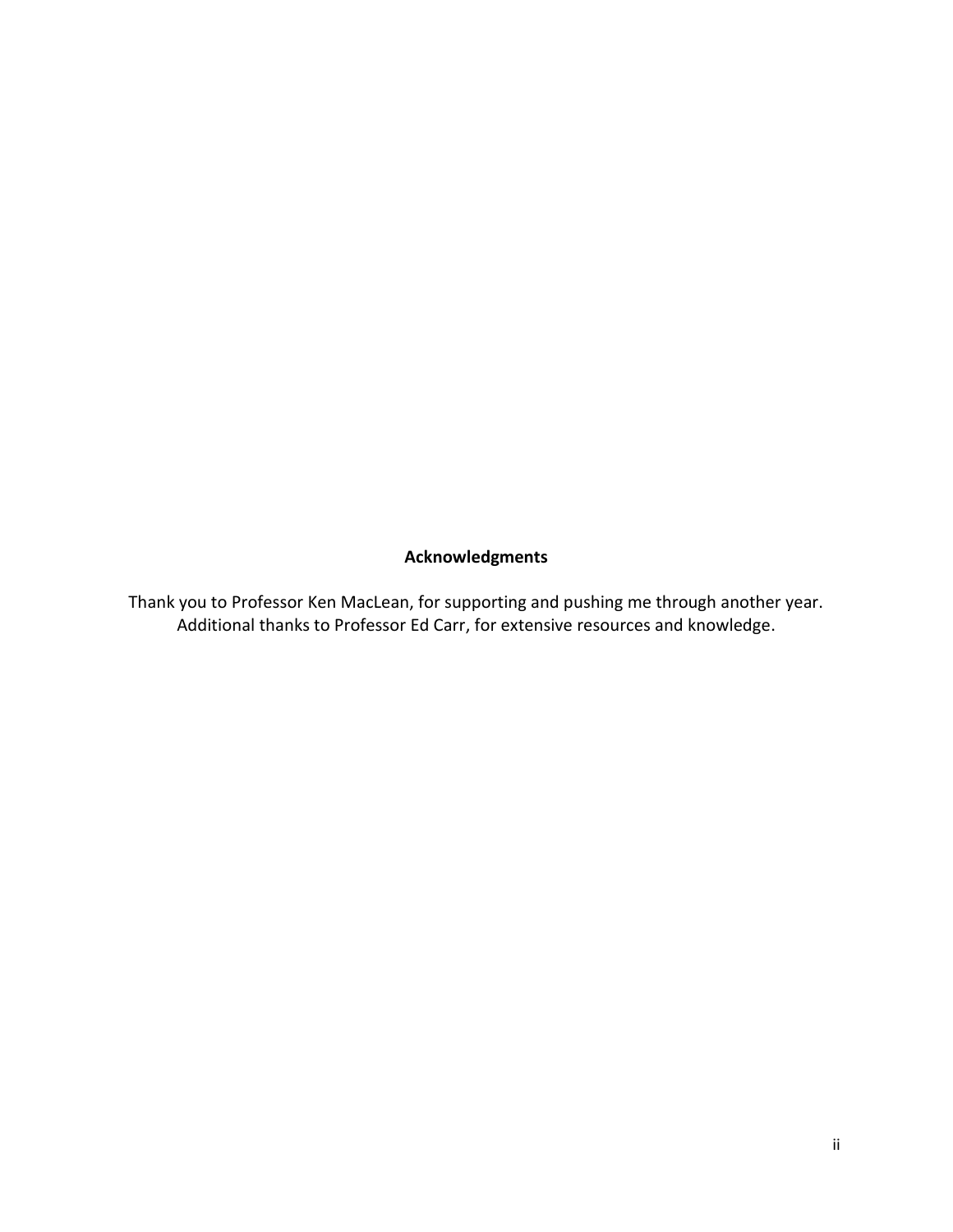## **TABLE OF CONTENTS**

## **Table of Contents**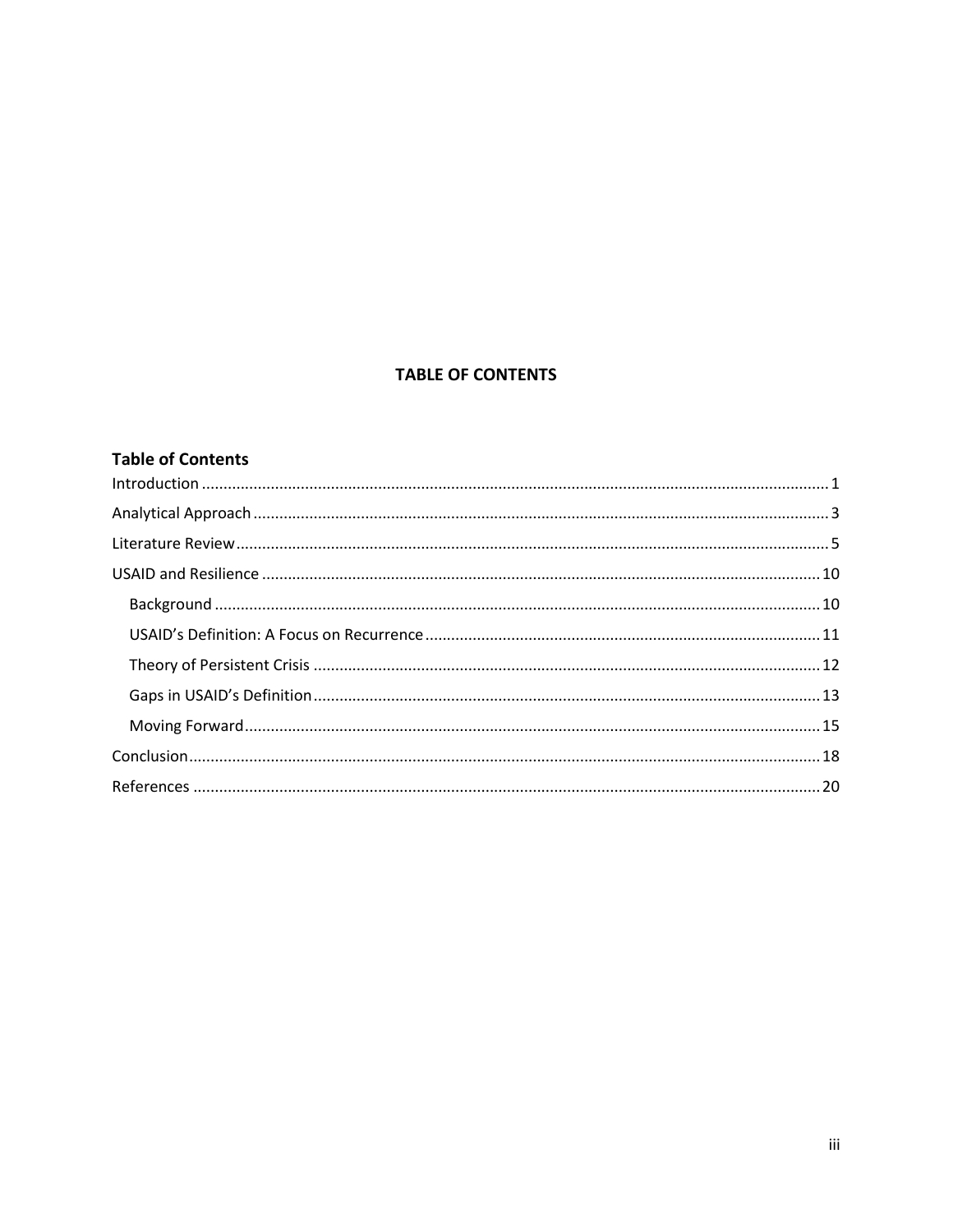#### <span id="page-5-0"></span>**Introduction**

Resilience has long been an interest among scholars in ecology, however, it has recently come to the forefront of development agendas. The interest in resilience can be traced to the reaction of the international community following the failure of development and humanitarian organizations to anticipate and respond to the 2011 Horn of Africa Famine, which opened up conversations on how to avoid such outcomes in the future (Carr, in review). It appears that resilience is linked to sustainability, and even vulnerability, in the everyday discourse surrounding climate change and livelihood challenges. Yet, there remains much ambiguity around the term resilience and what it means to be resilient. A growing number of governments and non-governmental organizations are increasingly using the term in policy and programming documents (USAID, 2012; DFID, 2016). But, there is a common thread among these documents: it signifies the ability of materials, individuals, organizations, even entire socioecological systems, to withstand severe conditions and absorb shocks.

The United States Agency for International Development (USAID) also began using the concept of resilience. By 2013, it began to appear in workshops, proposals, and policy documents. Since then, USAID has taken up the task of measuring resilience as well as implementing the concept in their development initiatives. *USAID's 2018 Resilience Evidence Forum Report* states: "We have collectively demonstrated that resilience can be measured, we have gained incredible insights into sources of resilience that enable households and communities to manage and adapt to adversity and change. We have also demonstrated the broader relevance of resilience to sustainably ending hunger and poverty everywhere we work" (6). USAID has put themselves at the forefront of resilience in the field of development, defining the concept for future use.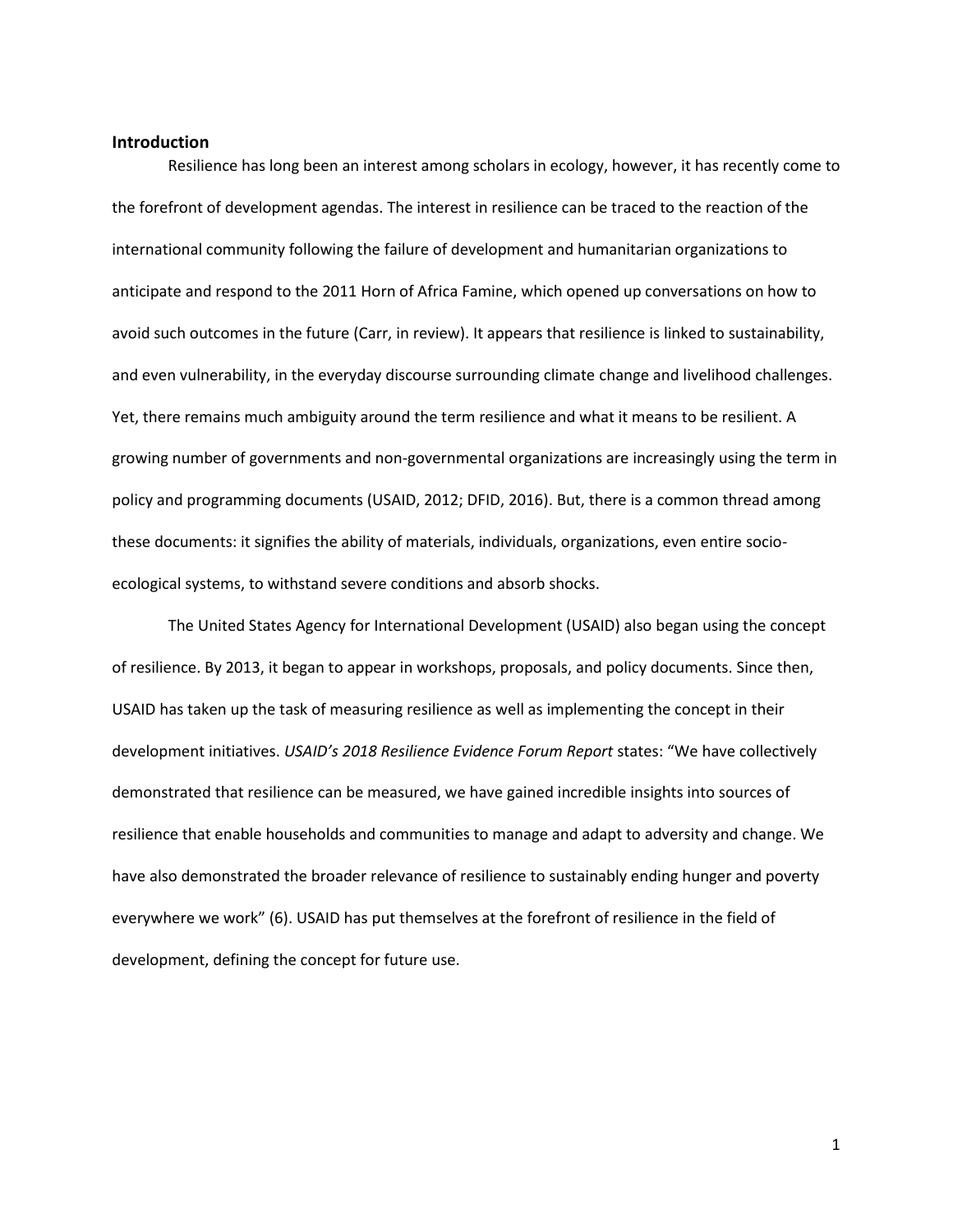By implementing policies and supporting programs centered on resilience, USAID has the ability to influence the development agenda of the countries in which it operates. The recent focus on resilience by USAID pushes smaller organizations and countries dependent on USAID support to follow suit. As such, USAID operates not only as a key decision-maker in global development agendas, but also as a developer of resilience definitions. One way that this power is exerted is through the policy and program documents that are published. In his article, "Resilience: A Bridging Concept or a Dead End" (2012), Simin Davoudi outlines a critical issue with translating ecological resilience theory into the social world. In ecological resilience, the desired outcome is sustainability of a system. When translating resilience to the social context, outcomes are tied to normative judgments about what is desirable (Davoudi 2012). By creating policy documents and program guidances, USAID assumes that resilience is desirable, and thus creates normative judgments about what resilience should look like. As I will show throughout this paper, a key characteristic of what resilience should look like according to USAID is tied to recurrence of the shock.

USAID has been investing over \$300 million a year in resilience initiatives in eight focus countries in the Horn of Africa, the Sahel, and southern Asia (USAID, 2016). Though the concept is rather new in development, USAID has released document after document to support the initiative. After resilience was introduced following the Horn of Africa famine in 2011, USAID published their flagship Resilience Program and Policy Guidance in 2012, an extraordinarily rapid process. Because USAID remains a large funding entity in the development sphere, it legitimates its conceptions and understanding of resilience as truth that defines the development agenda. Although the agency has put itself at the lead of the discourse on resilience in development, USAID's definition represents a narrow understanding of resilience as a recurrent crisis which represents a fundamental flaw in policy and practice.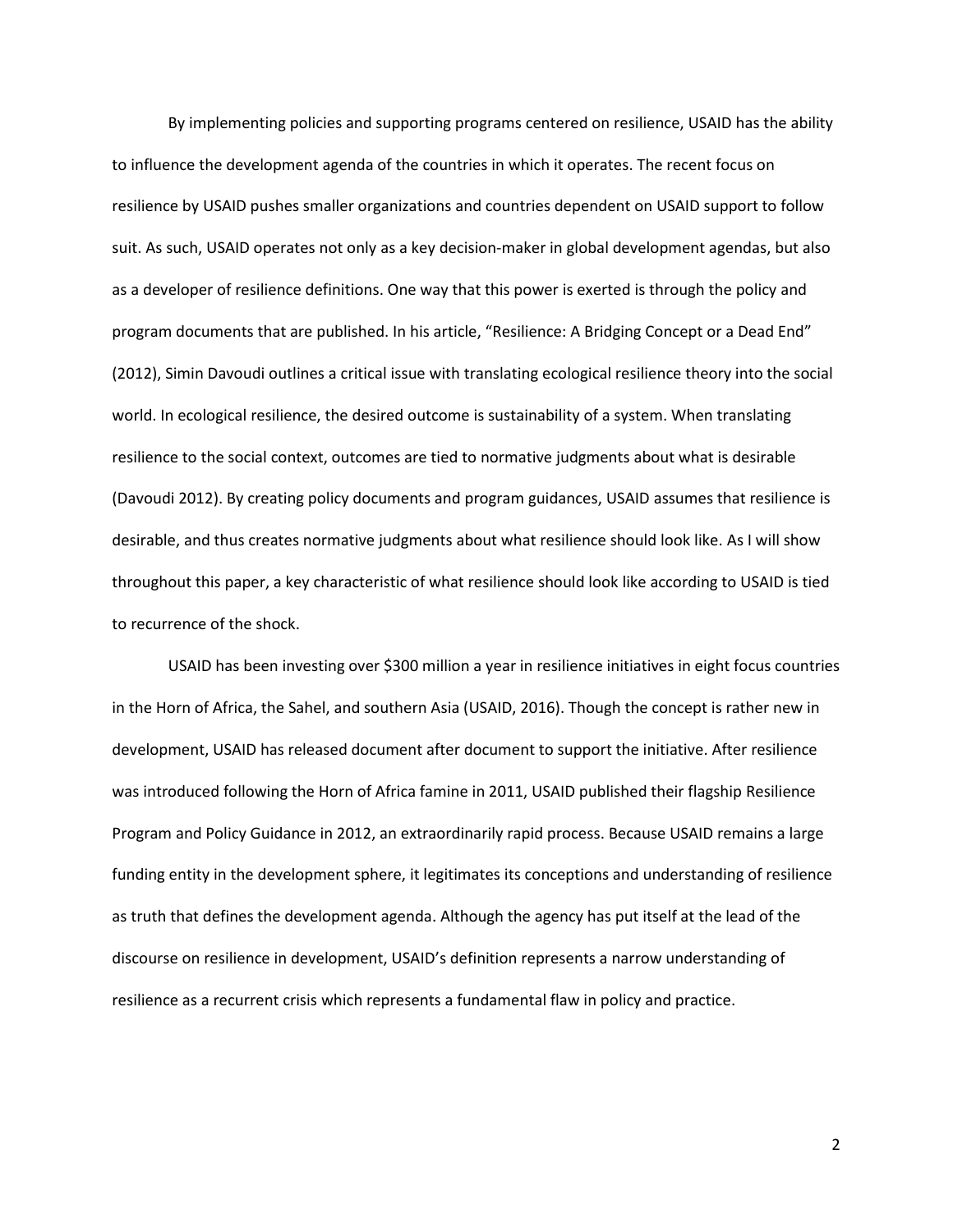#### <span id="page-7-0"></span>**Analytical Approach**

I draw on an analysis of power and knowledge to understand the relationship between language and power and its socio-political implications on framing resilience in development. More specifically, understanding the ways in which discourse becomes accepted will illustrate the shortcomings of USAID's version of resilience that only focuses on recurrent crisis. According to Foucault, discourse is a way of organizing knowledge that structures relations through the acceptance of fact (Foucault, 1969). Thus, framing development through resilience may enable or empower people differently than a vulnerability or poverty reduction approach. Hence, this essay will first illustrate the emergence of a resilience discourse in fields such as ecology and psychology before its adoption by the development sphere. The second part of this essay will then focus on USAID's resilience model and the ways in which resilience is used to further United States development agendas.

Deleuze (1992) argues that Foucault's notion of "dispositif" is the most useful for understanding development. The dispositif is a "thoroughly heterogeneous ensemble' of discursive and material elements-for example, 'discourses, institutions, architectural forms, regulatory decisions, laws, administrative measures, scientific statements, philosophical, moral and philanthropic propositions" (Foucault, 1980: 194). This is central to the development project because of the number of institutions and resource flows that have been created since the 1940s and modeled after the West (Brigg, 2002). USAID is an example of Foucault's "dispositif" because of not only its institutional power in developing discourse but also its implementation power as a major funding source.

A power/knowledge framing provides a valuable framework for understanding the rationality of development institutions and practices. In this case, Foucault's work on knowledge and power influence the way we see resilience as a particular discursive formation that is a historically and culturally specific form of rationality within broader relations of power. Here, we can understand discourse as: "identifying appropriate and legitimate ways of practicing development as well as speaking and thinking about it" (Grillo, 1997, 12). Following Foucault, practices (for example, of development) are rooted in rationales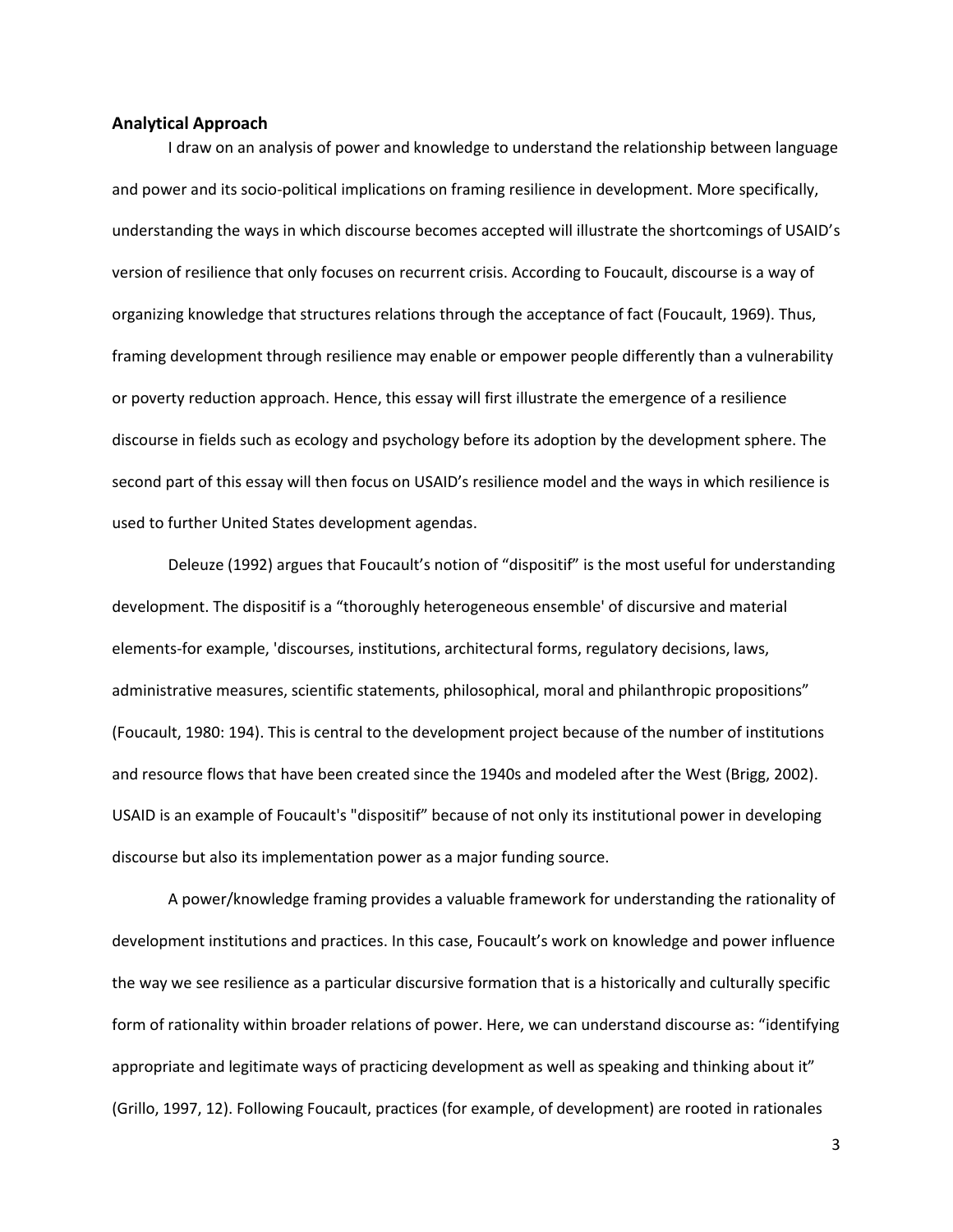that are historically rooted and serve to structure knowledge. In this case, discourse informs practices and is a form of power (Foucault, 1991).

Because resilience is such a new focus in development, it remains a challenge to analyze what outcomes the resilience push has had on development. For this reason, I have chosen to analyze USAID's stated goals and outcomes through their published documents on resilience programming and policies. One way to do so would be to organize USAID's documents chronologically, which would illustrate the growing importance of the concept over time and its shifting priorities (for example, from defining resilience to measuring resilience). Similarly, examining documents on analytical levels, from the macrolevel to the micro-level, would illuminate the ways in which resilience is defined, written into policy, and operationalized. Generally, USAID's meta-documents provide the policies for which their sub-offices operate. As such, these documents provide over-arching concepts of resilience, program guidance, and resilience-specific policies. Because these documents must be applicable for so many different contexts, they are broad and generalized so that different parts of the organization can take what they need out of them and have it remain applicable. Meso-documents are typically technical briefs that depict certain context areas, such as fragile or conflict-affected contexts, or regional programming. Analyzing resilience policy at the micro-level illustrates how connected policy levels are. For example, in writing its own Country Development Cooperation Strategy (CDCS), USAID Mali consulted with both the West African Bureau and USAID/Washington. Furthermore, USAID Mali relied on other parts of the organization to provide the resilience analytical framework and to pick the targeted geographical location and population. Resilience documents are also connected thematically. By analyzing USAID's resilience discourse via emerging themes, I show what is being privileged in this discourse and what effects that privileging has in shaping the development agenda.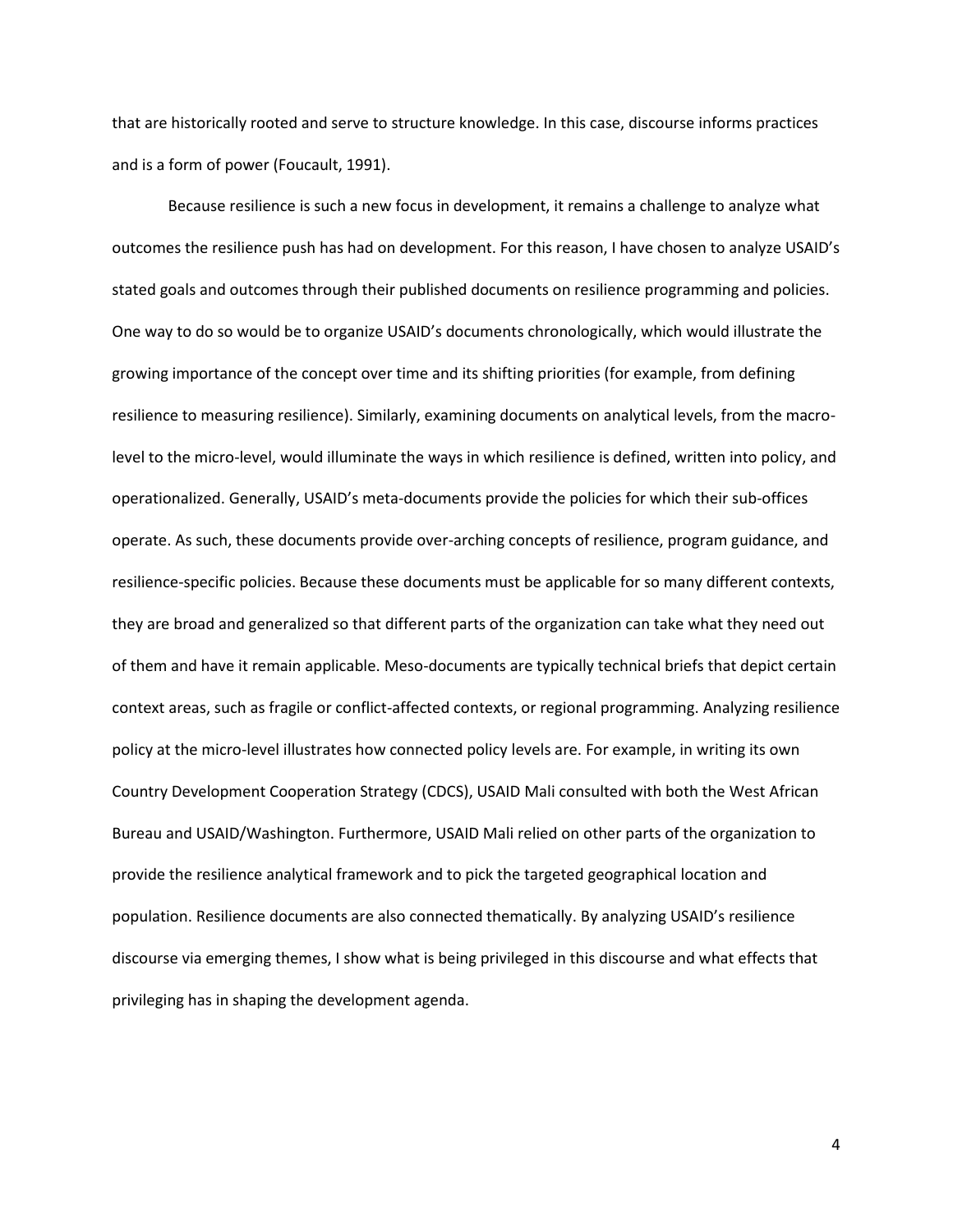#### <span id="page-9-0"></span>**Literature Review**

Many authors lament the increased use of resilience as just another buzzword, similar to "sustainability" before it (Davoudi, 2012; Weischelgartner and Kelman 2015). Despite the lack of clarity of the term, many development organizations have been quick to employ it to guide development initiatives globally. Many of the statements made by governments or organizations focus on an ecological understanding of the term, focusing on the ability of a system to bounce back from a disturbance (Davoudi, 2012). However, the lack of specificity in the definition and use of resilience poses the danger that the term becomes an empty signifier rather than a unifying concept (Weischelgartner and Kelman 2015).

Although resilience may be new to the development repertoire, the roots of the term can be found in many different disciplines. In the 1940s, the term resilience first appeared in psychology (Waller, 2001). Ecological roots of resilience emerged in the 1970s from C.S. Holling, who described resilience as "the persistence of relationships within a system and the ability of these systems to absorb change of a state variable, driving variables, and parameters, and still persist" (Holling, 1973, 18). Two main definitions of resilience inform development and resilience programming, engineering resilience and ecological resilience (Davoudi, 2012). The main difference between the two is that engineering resilience emphasizes the time it takes to return to a steady state while ecological resilience focuses on the magnitude of a disturbance that a system can take and still maintain its function (Holling, 1996). Since then, the term has been applied to a variety of different fields and has taken on various different meanings (Aldunce et al. 2014). Table 1 presents a list of different definitions. While the list is not exhaustive, it illustrates the diversity of use of the concept and its evolution.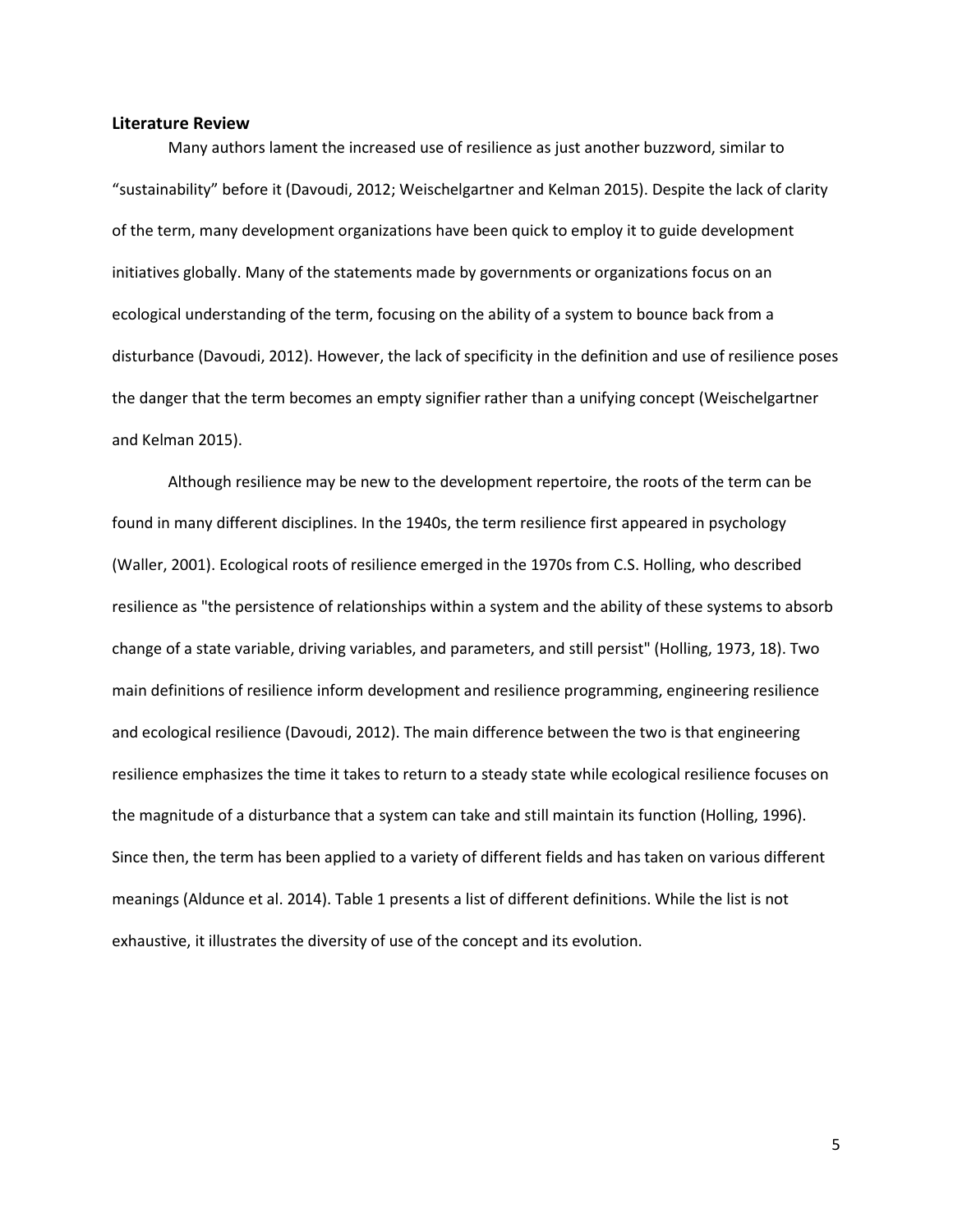#### **Table 1: Definitions of Resilience**

| <b>Author</b>    | <b>Date</b> | <b>Definition</b>                                                                                                                                                                                                                                                                                                                                                                                                                                                                                        |
|------------------|-------------|----------------------------------------------------------------------------------------------------------------------------------------------------------------------------------------------------------------------------------------------------------------------------------------------------------------------------------------------------------------------------------------------------------------------------------------------------------------------------------------------------------|
| Holling          | 1973        | The persistence of relationships within a system and as a measure of the ability of<br>systems to absorb changes of state variables, driving variables, and parameters, and<br>still persist                                                                                                                                                                                                                                                                                                             |
|                  |             |                                                                                                                                                                                                                                                                                                                                                                                                                                                                                                          |
| Pimm             | 1984        | The time taken to return to the pre-disturbance state.                                                                                                                                                                                                                                                                                                                                                                                                                                                   |
| Holling et al.   | 1995        | It is the buffer capacity or the ability of a system to absorb perturbation, or the<br>magnitude of disturbance that can be absorbed before a system changes its structure<br>by changing the variables                                                                                                                                                                                                                                                                                                  |
| Adger et al.     | 2005        | The capacity of linked social-ecological systems to absorb recurrent disturbances such<br>as hurricanes and floods so as to retain essential structures, functions, and feedbacks.<br>Resilience reflects the degree to which a complex system is capable of self-<br>organization and the degree to which the system can build capacity for learning and<br>adaptation.                                                                                                                                 |
|                  |             | The return or recovery time of a social-ecological system determined by that system's                                                                                                                                                                                                                                                                                                                                                                                                                    |
| Gunderson and    |             | capacity for renewal in a dynamic environment and people's ability to learn and                                                                                                                                                                                                                                                                                                                                                                                                                          |
| Folke            | 2005        | change.                                                                                                                                                                                                                                                                                                                                                                                                                                                                                                  |
|                  |             | Engineering Resilience: the ability of a system to return to an equilibrium or steady-<br>state after a disturbance Ecological Resilience: the magnitude of the disturbance that<br>can be absorbed before the system changes its structure(how much disturbance it can<br>take and remain within critical thresholds).<br>Evolutionary Resilience(socio-ecological): Not conceived of as a return to normality,<br>but rather as the ability of complex socio-ecological systems to change, adapt, and, |
| Davoudi          | 2012        | crucially, transform in response to stresses and strains                                                                                                                                                                                                                                                                                                                                                                                                                                                 |
|                  |             | Development Resilience: Development resilience is the capacity over time of a person,<br>household or other aggregate units to avoid poverty in the face of various stressors<br>and in the wake of myriad shocks.<br>Humanitarian Resilience: The capacity over time of a person, household, or other<br>aggregate units to survive in the face of other stressors and in the wake of a myriad of                                                                                                       |
| Barrett, Constas | 2014        | shocks.                                                                                                                                                                                                                                                                                                                                                                                                                                                                                                  |

Conceptions of resilience have evolved from the ecological understanding of the concept to include human agency within the environment's changing conditions. As the term resilience expanded from natural systems to include social-ecological systems, understandings of resilience also expanded to include the impact of humans on their systems (Carr, in review). Following Carpenter et al. (2001), Carl Folke (2006) proposes that socio-ecological resilience is defined as: "The amount of disturbance a system can absorb and still remain within the same state or domain of attraction, the degree to which the system is capable of self-organization (versus lack of organization, or organization forced by external factors), and the degree to which the system can build and increase the capacity for learning and adaptation" (Folke, 2006, 260). In this sense, resilience is not a return to normality, but the ability of systems to change, adapt to and respond to stressors (Davoudi 2012; Carpenter et al. 2005; Berkes and Folke 1998).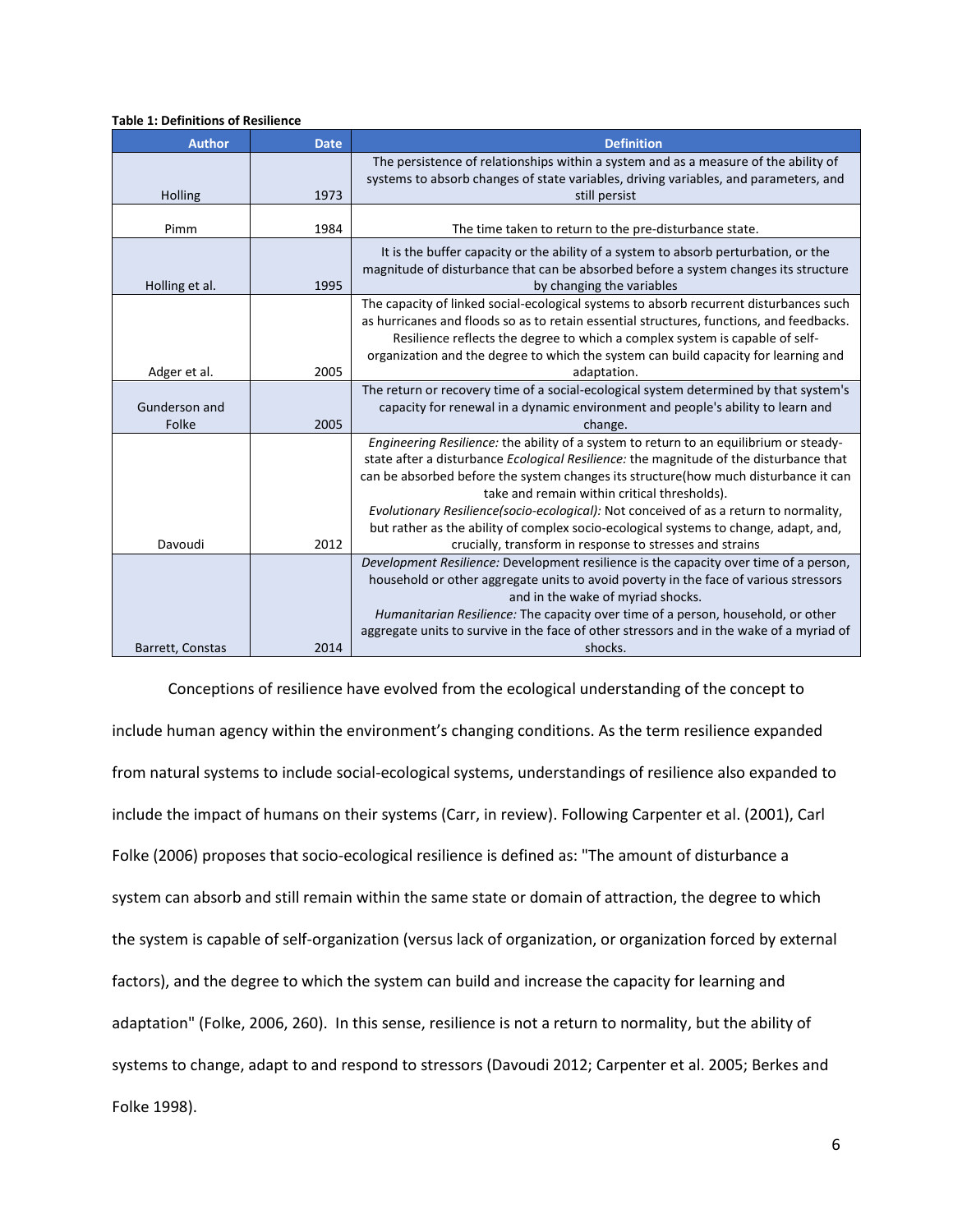In international development applications, under which USAID works, advancing a "development resilience" is imperative. Barret and Constas (2014) offer a theory of resilience as it applies to the challenges of international development, "development resilience focuses on the stochastic dynamics of individual and collective human well-being, in particular, the capacity to avoid and escape from unacceptable standards of living (such as poverty) over time and in the face of myriad stressors and shocks" (Barret and Constas, 2014, 1425). Development resilience thus serves as a framework to understand the interrelated nature of risk, human standards of living, livelihood opportunities, and concepts of adaptation and mitigation. What separates development resilience from former notions of the term is the concern with the basic rights of humans, as well as the aspiration for improved living conditions. In this sense, resilience is asymmetrical in that the system prevents downward movement toward poverty, but enables upward movement toward improved living conditions. This differentiates the system from systems-oriented uses of resilience, which seeks to prevent any shift or change to the system. In this case, resilience is not conflated with the stability of a system.

In development resilience, the variable of interest is a person's household, or village, wellbeing. The notion of wellbeing can be loosely tied to Amartya Sen's notion of "capabilities", or rather, a person's ability to achieve the kind of life that they value (Sen, 1992). Barrett and Constas argue that wellbeing is increasingly stochastic, vulnerable to a host of disturbances that effect indicators such as income, health, security, and assets. Chronic poverty is sustained deprivation of capabilities". Development resilience relies on a permanent disruption of the system that traps people in chronic poverty (Barrett and Constas, 2014). While resilience has once privileged stability, Folke agrees that "disturbance has the potential to create opportunity for doing new things, for innovation and for development" (2006, 253). In this sense, resilience takes on the meaning of overcoming the traps of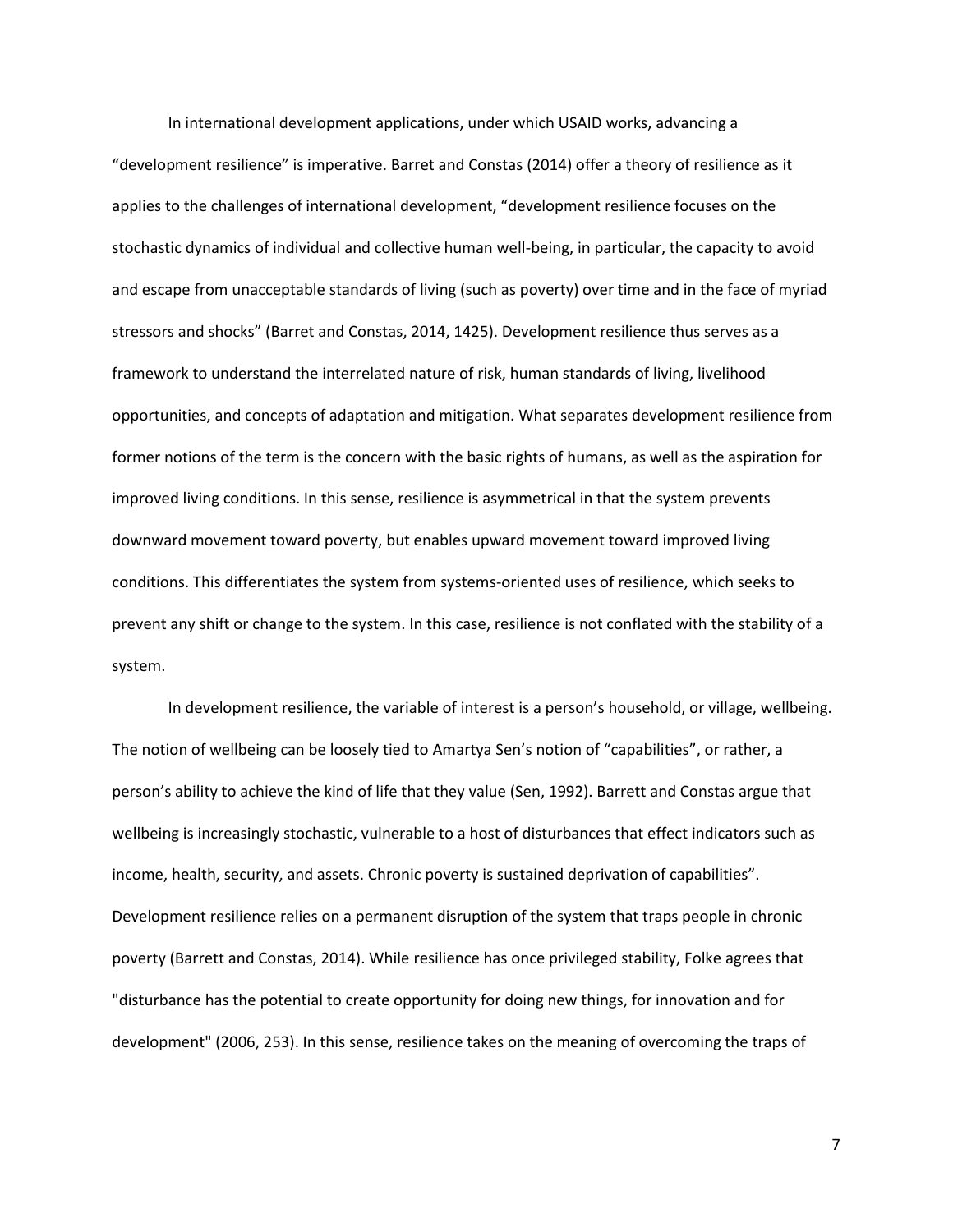poverty by gaining capabilities in the face of disruption to a system and thus provides opportunities for transforming development (Barrett and Constas, 2014).

Resilience in ecological systems is not a product of forethought, but rather an emergent property of a natural system. However, as resilience is used increasingly to refer to socio-ecological systems, the impact of human agency must be recognized and thus puts into question the characteristic of resilience. In socio-ecological systems, resilience becomes managing the capacity to cope with, adapt to, and even shape change (Folke, Carpenter, et al. 2006). In this sense, resilience is an approach that organizes thought into action. Resilience is not a fixed asset, but rather a continually changing process, less about being and more about becoming (Davoudi, 2012). Resilience approaches to development provide an object with which to generate interdisciplinary collaboration on issues of fundamental importance to governments. Biological conceptions of resilience frame it as a property of the system itself whereas sociological understandings of resilience employ the term as a project. Resilience as a project is seen in development agendas such as USAID, when initiatives have a specific "resilience" component.

Davoudi notes that "in the ecological literature, resilience is almost always power-blind and apolitical" (2012, 306). As pointed out by Osbahr (2007) and Leach (2008), in Bené et al. (2012), resilience among different groups in the same system can be asymmetrical: a certain project may increase the resilience of a community as a whole, but there are likely some winners and some losers within that same community. As such, resilience is a matter of social framing by different actors with different objectives and various resources. Resilience, as currently employed by development agencies, fails to capture and reflect social dynamics such as agency and power. The focus on the ability of the system to respond to disturbance takes precedence over the choices of those who operate within the system, who may or may not exert control over how resilience is shaped (Bené et al. 2012).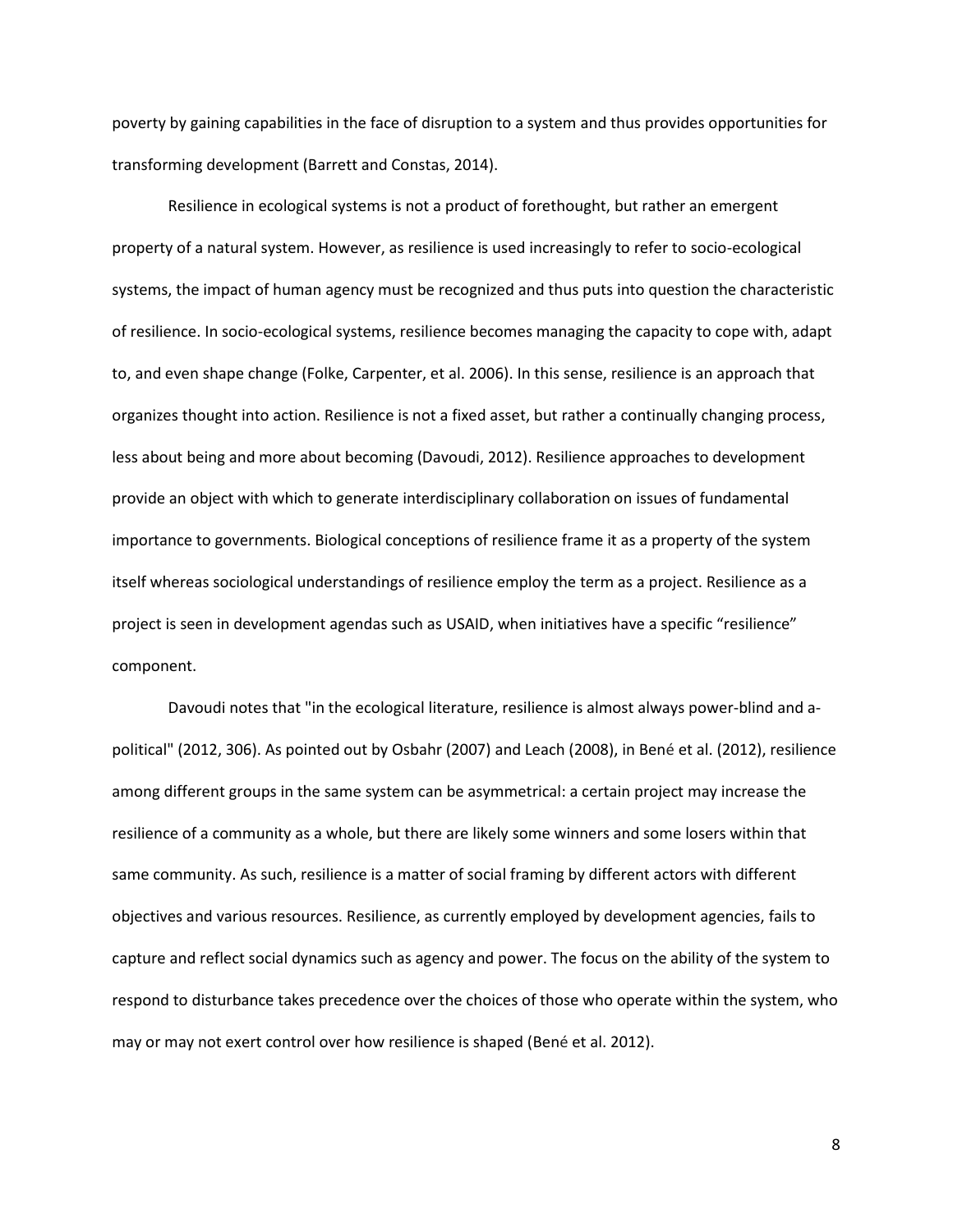Bené et al. highlight another challenge posed by resilience theory. While I have discussed that there is some debate among the literature as to whether resilience is an outcome to be sought after or a characteristic of a system, Bene et al. argue that both of these conceptions correlate resilience to positive wellbeing, when that may not always be the case. Drawing from Amartya Sen's notion of adaptive preference (1992), some households may have managed to strengthen their resilience at the detriment of their wellbeing (Bené et al. 2012). For example, some might forego traditional modes of agriculture in favor of precarious low-wage urban employment. In sum, one may be very unwell, but very resilient.

Much of the literature on socio-ecological resilience centers on the debate about whether resilience is a property of a system or the desired outcome of that system. However, as Bené et al. highlight, what is omitted from the debate is the potential negative side of resilience. That is, that whether resilience is a characteristic or an outcome, resilience does not always lead to increased wellbeing. Similarly, resilience is not even throughout a system. Increasing the resilience of one may lead to the increased vulnerability of another.

The emergence of resilience in the socio-ecological sphere is contested. While many argue that resilience is too broad a concept and risks becoming an empty-signifier or an all-encompassing phrase (Davoudi, 2012; Weischelgartner and Kelman 2015), others see resilience as an opportunity to prioritize innovation and development in the face of disturbances and shocks (Barrett and Constas, 2014). Drawing on Amartya Sen's notions of poverty alleviation, development resilience sees disruption as an opportunity to overcome systems of chronic poverty.

To understand how the theory of resilience is applied to practice, it is necessary to place USAID's conception of resilience within the broader discourse around resilience. While there is a multitude of definitions and understanding of resilience, stemming from various epistemological backgrounds, USAID's definition fits within them, forming a discursive practice. The rest of this paper will first, attempt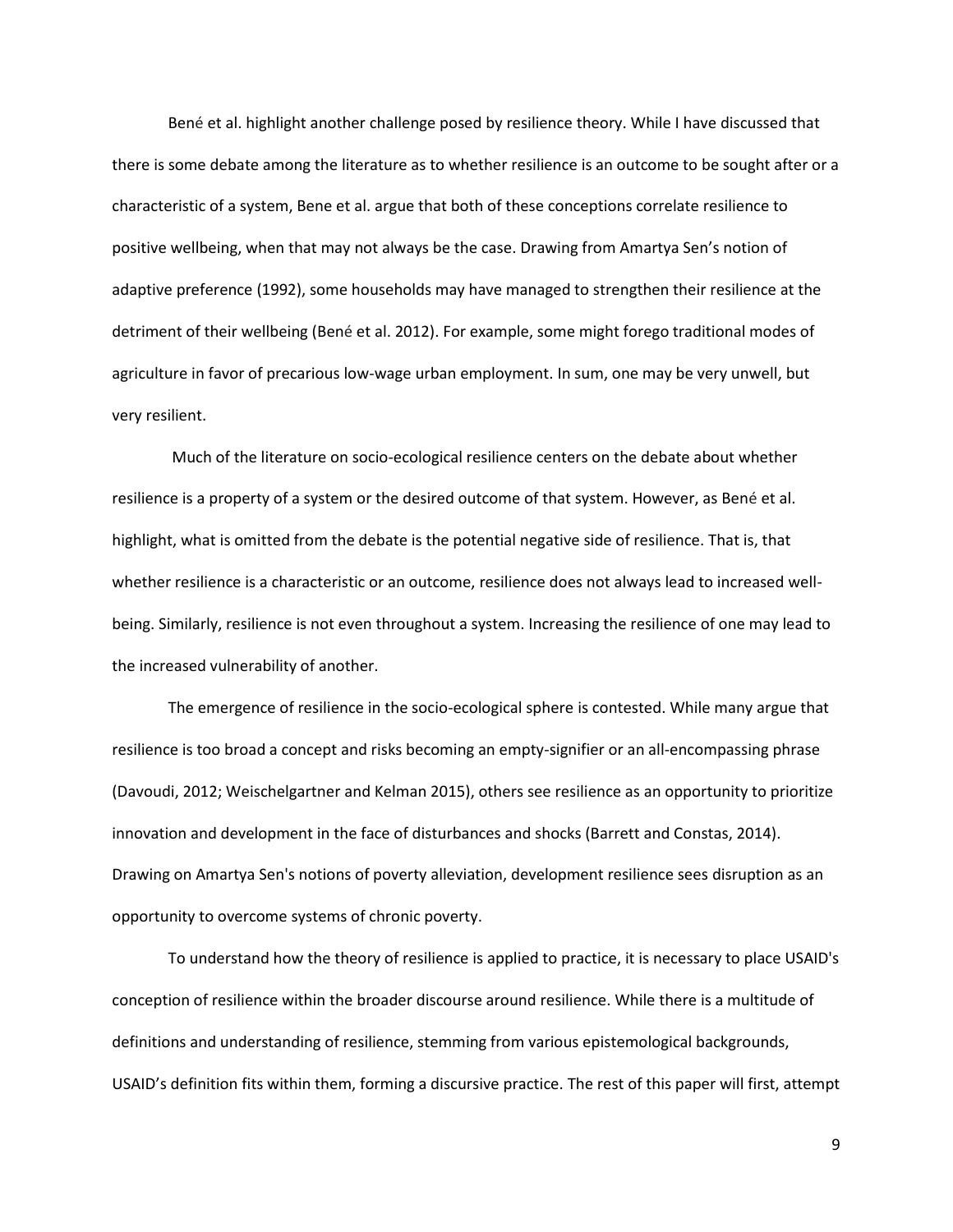to place USAID's definition of resilience within the existing discourse of resilience and then will answer the question: in what ways do USAID's resilience policy documents create normative judgements about resilience and offer a flawed understanding of the concept?

#### <span id="page-14-0"></span>**USAID and Resilience**

#### Background

<span id="page-14-1"></span>USAID's focus on resilience to recurrent crisis is partly an artifact of when it entered development discourse. Resilience entered the development discourse following the 2011 Horn of Africa drought and ensuing famine (USAID 2018, 6). The international community failed to predict the magnitude of the drought that hit Somalia and other parts of East Africa, even though there had been warning signs as early as December 2010. Non-Governmental Organizations, such as Oxfam International, described the donor response to the crisis and slow and inadequate (The Guardian, 2012). USAID was among the donor agencies that failed to respond in an adequate and timely manner. The subsequent famine killed hundreds of thousands of people. In the year following the famine, USAID published its first piece on resilience policy: *Building Resilience to Recurrent Crisis: Policy and Program Guidance* (2012). The guidance provided the first USAID definition of resilience and outlined projects and strategies that encompassed Disaster Risk Reduction strategies, highlights from the 2012 *Climate Change and Development Strategy,* and projects such as increasing resilience for rainfed crops. Because the push to focus on resilience came after the 2010-2011 drought, USAID set the agenda for resilience to focus on recurrent crisis such as drought (versus stochastic shocks, for example).

The focus on recurrent crises explains USAID's choice of initial countries in the Horn of Africa and the Sahel, where countries have been plagues by recurring drought and famine. Additionally, Nepal provides a different context to apply a resilience approach where disaster-related economic losses are still high. The 2018 Resilience Evidence Forum Report reiterates the choice to focus on people and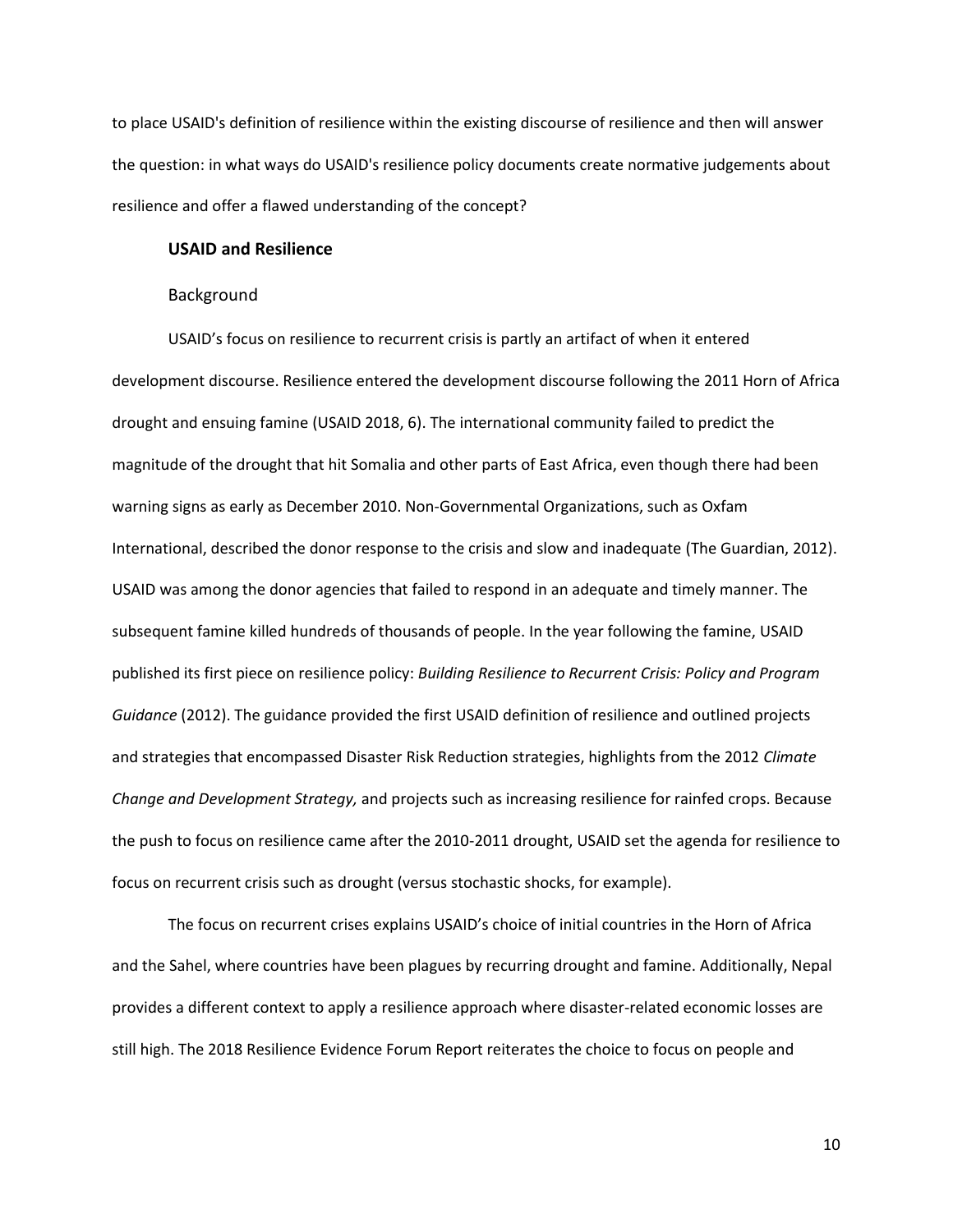places subject to recurrent crises and acknowledges that shocks and stresses are chronic characteristics of the places in which USAID operates (7).

The introduction of the guidance document addresses the 2011 Horn of Africa crises to illustrate the adoption of resilience by USAID. While it was noted earlier in this paper, the call for resilience was initiated by the failure of the international community in response to the famine earlier in 2011. In bold lettering in the introduction, USAID reads: "We must strategically coordinate humanitarian and development assistance in a way that catalyzes sustainable, transformable change" (7). USAID's introduction puts the agency at the forefront of the resilience agenda without admitting to any fault toward the failed response to the crisis. The inability to take part in failure, in this case the failure to predict the severity of the 2011 drought and to act pre-emptively to address the famine, presents an idealistic reason for focusing on recurring crises. By narrowing USAID's definition of resilience to recurring crises, there is a level of predictability that allows USAID policies and programs to be rendered effective, even transferable, regardless of time and place. As such, resilience at USAID's roots' in the 2011 Drought have left a legacy of defining resilience through predictability.

#### USAID's Definition: A Focus on Recurrence

<span id="page-15-0"></span>Resilience is dependent on many important factors, thus the challenge is determining which institution, policy, or political constraints cause the most impediments to building resilience, including those of USAID. Often, communities that face recurrent crises receive little political attention, either due to geography or socio-political differences in state actors. While USAID claims to foster resilience through promoting good governance structures, the agency fails to recognize itself as a governing institution that sets rules and agendas for resilience.

Documents written by the USAID Center for Resilience offer a clear and constant definition of resilience: "the ability of people, households, communities, countries, and systems to mitigate, adapt to,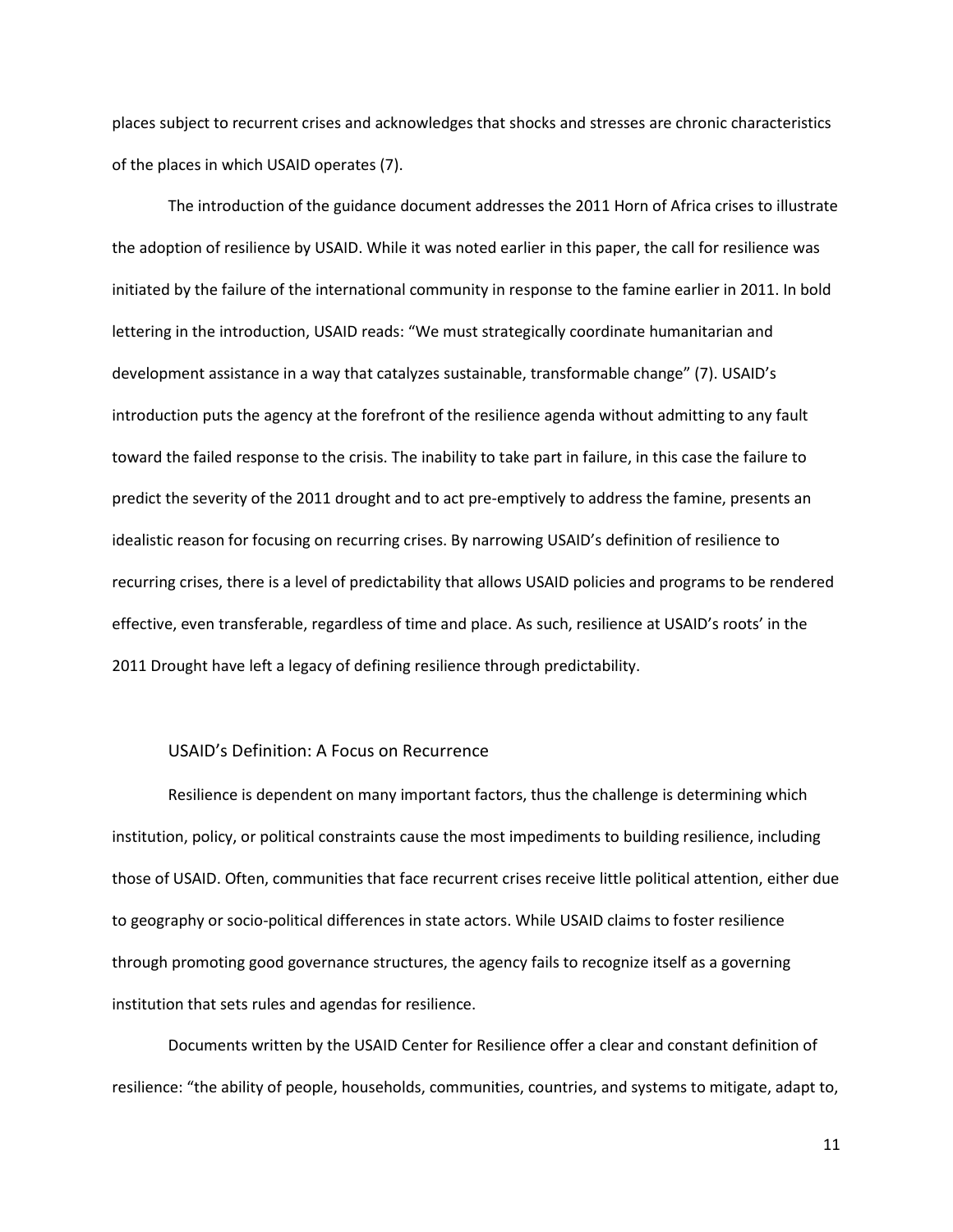and recover from shocks and stresses in a manner that reduces chronic vulnerability and facilitates inclusive growth." While this is a rather broad conception of resilience, encompassing mitigation, adaptation, and recovery strategies, it remains constant throughout the policy papers.

According to USAID's Policy and Program Guidance, recurrent crises are compounded at the intersection of chronic poverty and exposure to shocks and stresses. Under this framework, communities are able to take anticipatory action to avoid major losses and are able to respond quickly and effectively, primarily encompassing mitigation strategies as central components to USAID's definition of resilience.

The program guidance frames resilience as a characteristic of a community noted in their definition as an "ability." USAID adds a community's ability to take anticipatory action to mitigate crises to their resilience repertoire. As such, communities increase their resilience by preparing for a potential crisis before the threat is realized. USAID's conceptual framework outlines communities' need for both adaptive capacity and the ability to address and reduce risk. As such, interventions focus on good governance and women's empowerment. These interventions generate either increased adaptive capacity or improved risk reduction technologies, allowing communities and households to either adapt to crises as they take place or to mitigate their risk before crises. While vulnerability (reduction), adaptation, and resilience are linked, there remain key differences in potential interventions, illustrated later in this paper, that USAID's definition of resilience overlooks.

#### Theory of Persistent Crisis

<span id="page-16-0"></span>USAID's focus on recurrent crises represents a narrow understanding of resilience. Following socio-ecological theories of resilience, systems that are faced with the same recurring crises would be able to adapt and build resilience toward that stressor, potentially building negative resilience which causes people to become trapped in a resilient yet un-well system. Systems that face chronic, or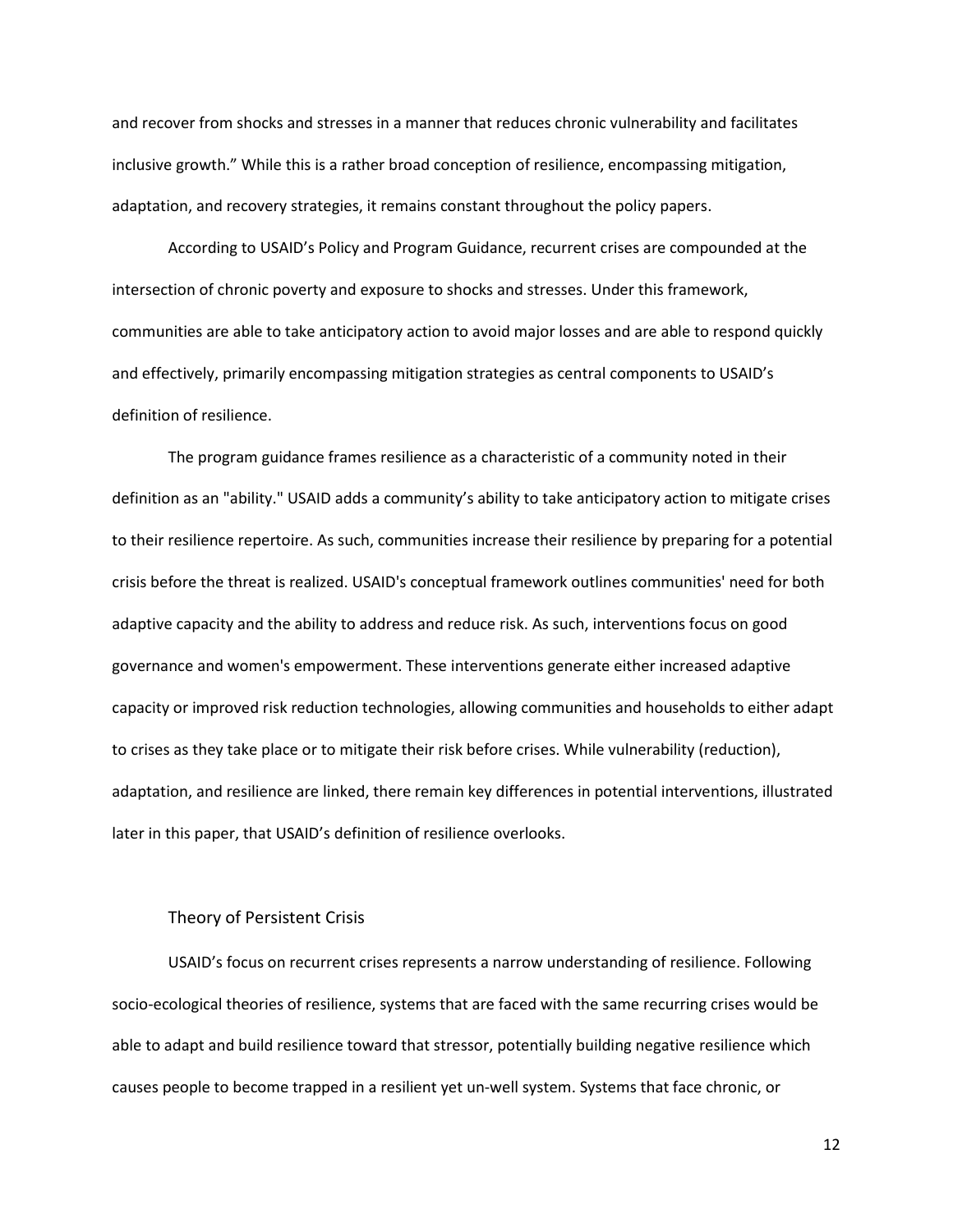recurring, shocks are examples of systems with multiple equilibria. In these cases, shocks flip the system into another equilibrium of behavior in order to guard stability (Gunderson, 2000). Hence, communities that face recurrent shocks have resilience built into them to face these crises, following ecological resilience theory.

Mali's Country Development Cooperation Strategy (CDCS) Development Objective 2 (DO 2) is centered around resilience and improving the adaptive capacity of vulnerable communities and households. Following the document's definition of USAID's conception of resilience, it goes on to state that, "the ultimate goal of USAID resilience-building interventions is to reduce the repeated infusions of humanitarian assistance to areas of recurrent crises" (41).

The DO2 proposes a development hypothesis that states:

"Within a focused geographic zone for resilience and within projects across the Mission's portfolio, if risks from recurrent climate shocks and stresses are reduced, if drivers of conflict are mitigated, if livelihoods are diversified and improved and if human capital is strengthened, then the adaptive capacity and ability to reduce/manage risk of vulnerable communities and households will be increased" (41).

Further, while adaptation is a key component of USAID's definition of resilience, USAID assumes that systems that are faced with recurrent crises lack adaptive capacity. In this sense, mitigation leads to adaptive capacity. However, when systems are faced with chronic shocks, adaptive capacity will be built.

#### Gaps in USAID's Definition

<span id="page-17-0"></span>An inherent assumption of USAID's resilience interventions is that resilience is a new concept to their operational areas. However, livelihood activities in high-risk areas that are subject to increased vulnerabilities, especially climactic variation, already have systems of resilience built in. In preparation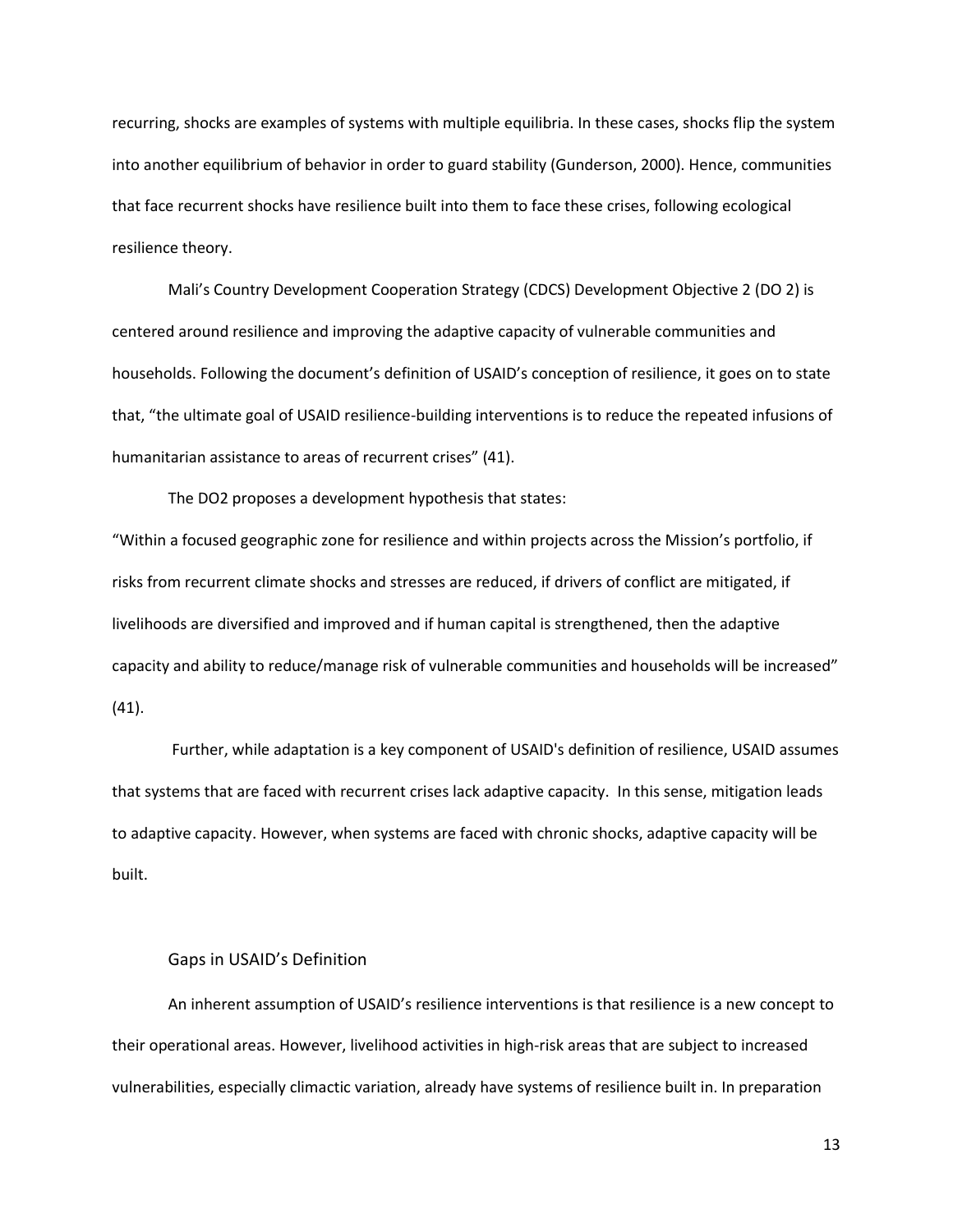for drought, farmers modify their agricultural production practices to provide 'self-insurance' to minimize the impacts of a chronic shock to an acceptable level. In vulnerable regions, farmers use these strategies in different combinations to meet their level of need, and as such have become an integral part of farming systems and may not easily be identified as a coping mechanism for drought.

USAID's focus on recurrent crises may further render existing coping strategies invisible. Because adaptation strategies would be incorporated into a resilient system in socio-ecological theory, USAID's interventions risk undermining existing resilience strategies. For example, diversification of agriculture protects against income variability of crops that are affected by global market forces. Common practices include the careful choice of crop varieties, temporal adjustments of cropping patterns and adjusting planting dates, changing weeding and fertilization practices, and use of soil and water conservation practices. In vulnerable regions, farmers use these strategies in different combinations in order to provide resilience to specific shocks and stressors.

Failing to recognize existing patterns of resilience removes agency from populations facing crises. There is an underlying assumption that these populations are merely acted upon, either by the shock itself or by the project intervention. While structural forces such as gender inequity or access to credit institutions may be compounding factors, populations that are faced with recurrent crises tend to have adaptive capacities built into their system, as mentioned above. As such, failing to recognize existing patterns of resilience risks damaging or even disestablishing them.

Where resilience is already built into a system, it is assumed that resilience is always a beneficial process. USAID's technical brief *Building Resilience in Fragile or Conflict-Affected Environments* alludes to the possibility of negative resilience, especially in fragile or conflict-affected areas. It is possible to have a resilient autocratic state. However, communities that are exposed to shocks and stresses that could have been prevented are often remarkably resilient. However, because that resilience is developed in a fragile environment, strategies may include reliance on illicit networks that impede sustainable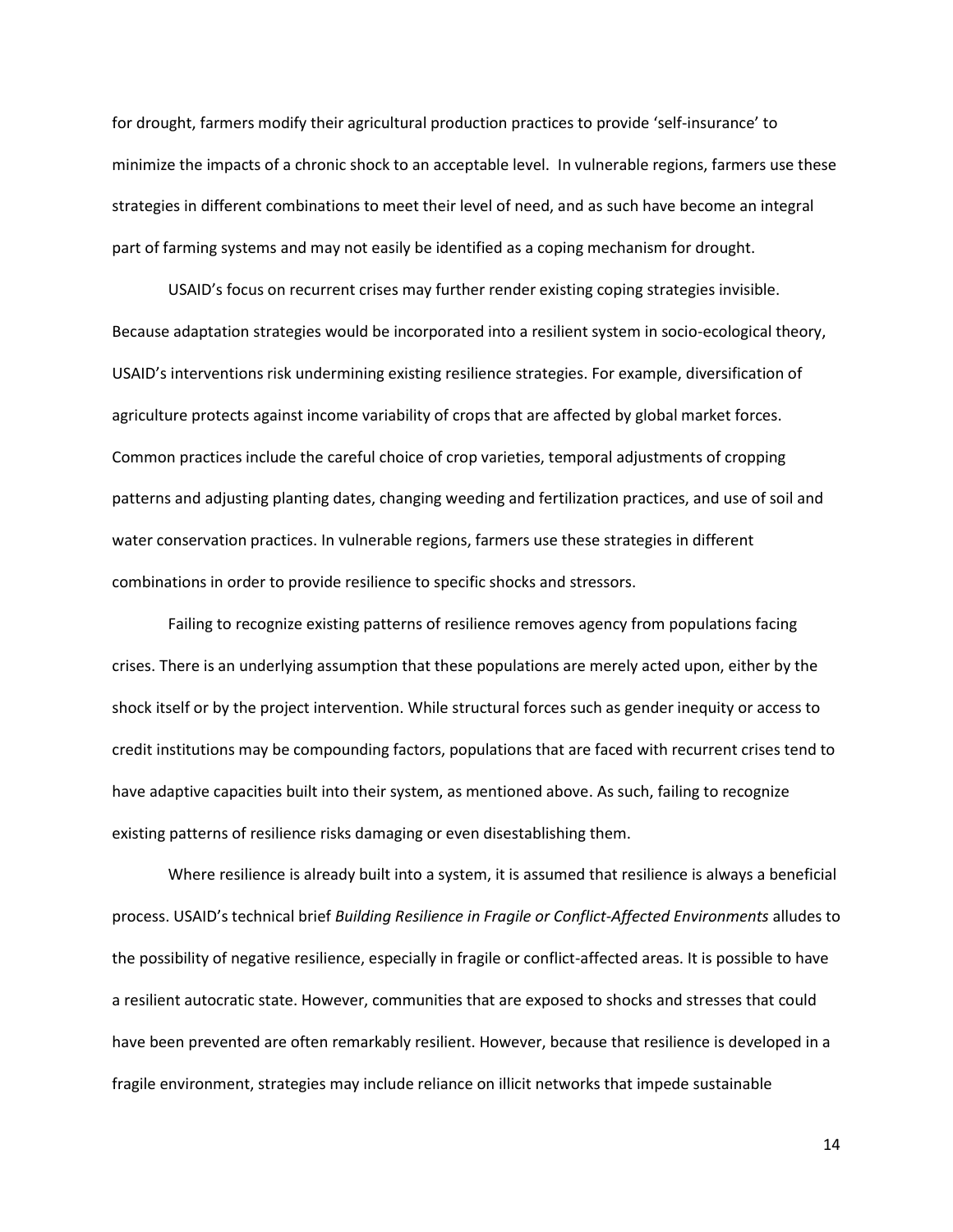development in the long run. As such, communities that face recurrent shock can be resilient, but resilience relies upon dangerous lifestyles, or generates cycles of being disadvantaged. The severity of the shock dictates the actions required to sustain livelihoods, and include reduced consumption, and increased borrowing, higher rates of seasonal out-migration, default on loans, withdrawal of children from school, distress sale and liquidation of productive assets such as livestock, land, trees and other assets. Households often initially respond in terms of forced reduction of expenditures on certain 'nonessential' items such as clothing, social functions, food and medical treatment, adjustments in food balance and move progressively to reliance on public relief and safety-net programs and exploitive environmental management practices.

Following USAID's focus on places that face recurring crises, along with ecological theory, systems with adaptive capacity may have resilience built in. If so, communities may be negatively affected by current resilience outputs. The lack of analysis and guidelines for countering negative resilience in USAID's documents present possibilities for further disempowering communities struck by crisis.

#### Moving Forward

<span id="page-19-0"></span>The lack of an updated program guidance document illustrates a shift in USAID's priorities within resilience to developing measurement indicators. This shift toward quantifying resilience provides an opportunity to better understand how USAID views resilience concretely.

The 2015- 2019 Regional Development Cooperation Strategy (RDCS) for West Africa is a document developed to encompass initiatives and programs that the 21 countries in the region need over the course of 5 years. The RDCS serves as a guiding document to highlight challenges and opportunities as well as organizational priorities over the term. The document goes over three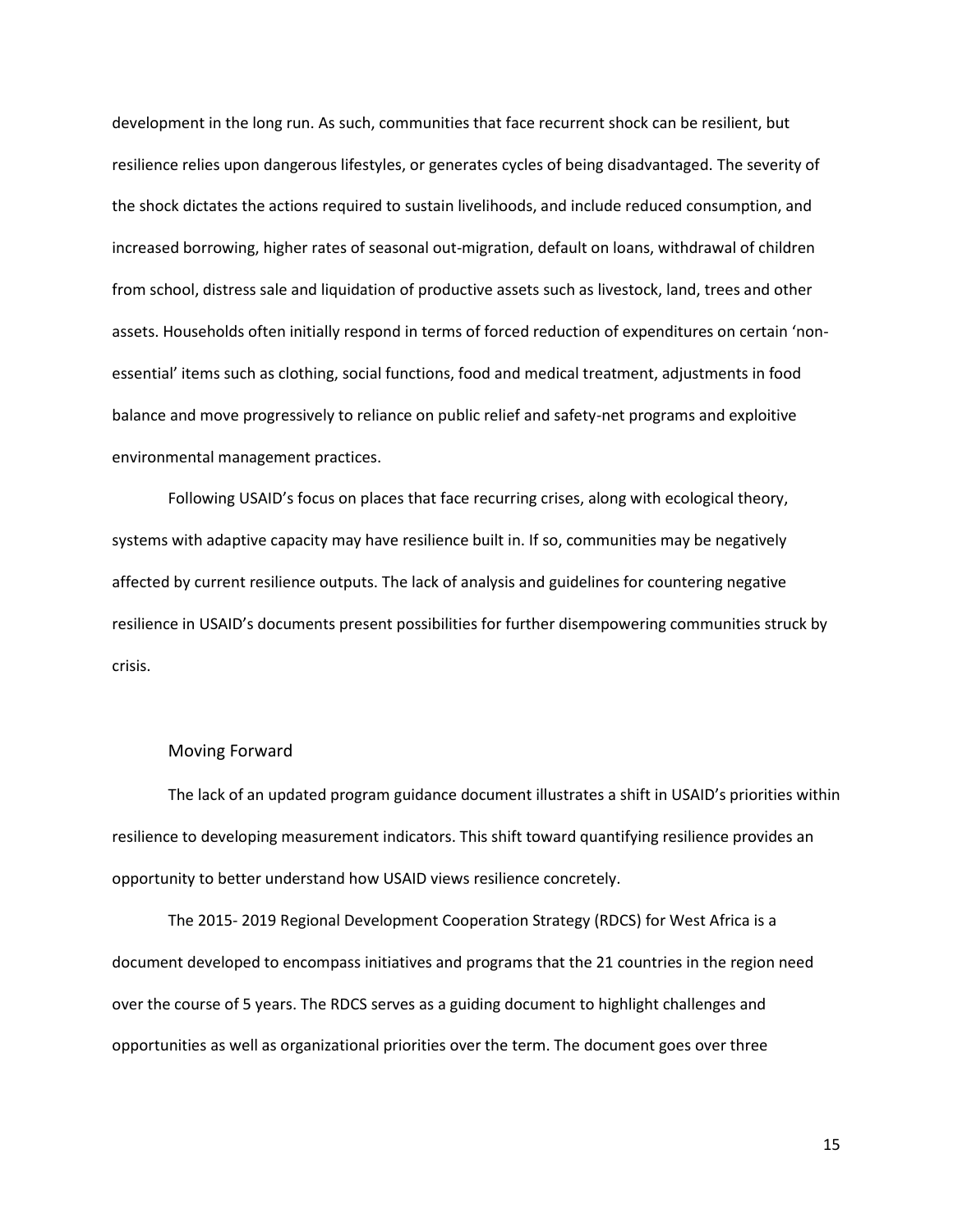Development Objectives (DO) that USAID wishes to pursue, one of which is "Broad-Based Economic Growth and Resilience Advanced through West African Partners".

DO 2, USAID's development objective that encompasses economic growth and resilience focuses on three interrelated sectors of economic growth: agriculture, trade, and the environment. In understanding DO 2, the concept of resilience is heavily tied to economic growth. In the strategy's depiction of each of those sectors, resiliency is not mentioned.

The Resilience in the Sahel Enhanced (RISE) briefing provides another example of regional resilience programming. RISE is a new USAID initiative that commits \$130 million over 2 years to building resilience in Burkina Faso and Niger. The initiative purports focused efforts on strengthening institutions and governance, increasing sustainable economic wellbeing, and improving health and nutrition (3). The report also details 5-year goals for targeted zones in Burkina Faso and Niger. These goals range from reducing Global Acute Malnutrition (GAM) rates to below 10% to increasing income from livestock, poultry, and cowpeas by 50%. Once again, resilience is heavily tied to economic growth and the strengthening of state and economic institutions.

Framing resilience in terms of economic growth can be traced to ecological roots of the concept and the attempts to integrate social science into resilience. The link between economic growth and environmental quality is tied to understanding environmental carrying capacity and thus, the resilience of the environment (Arrow et al. 1995). The general proposition is that as income increases, environmental degradation increases up to a certain point, after which environmental quality improves. This is used to justify environmental degradation in developing countries with a high focus on economic growth. Poor people cannot justify ecologically conscious amenities over material well-being. This modeled relationship of economic growth and environmental quality suggests that as economies grow, they use up more of the environment's finite resources. As Arrow et al. point out, "economic activities are sustainable only if the life-support ecosystems on which they depend are resilient" (1995, 521). In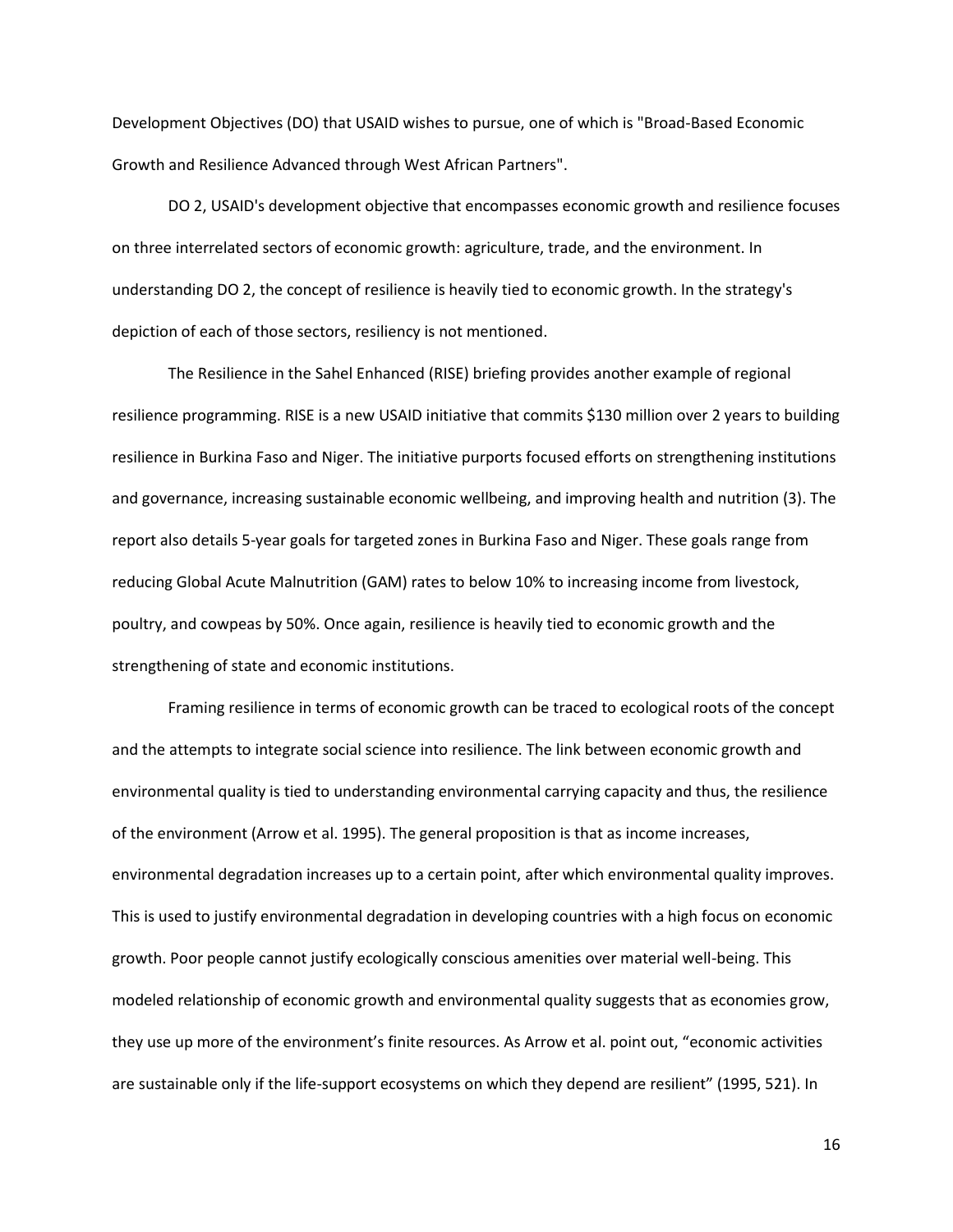this case, economic growth could be seen as a "shock" to a socio-ecological system that therefore necessitates resilience, which is often overlooked by development agendas.

The inclusion of economic growth follows a distinctly American view of development. Thus, economic growth and resilience are becoming inextricably linked. New measurements for resilience utilize income as the main indicator. While there has been growing body of literature and knowledge around resilience, USAID's linkage to economic well-being pivots resilience in development to follow American understandings and intents and serves as a prime example of power assertion through development discourse. Further, measuring resilience using economic indicators can be once again tied to USAID's focus on recurrent crisis. Communities that are able to experience economic growth would be more able to predict and take anticipatory steps to mitigate a recurrent crisis. Conversely , economic growth would have little effect on a stochastic shock where an unplanned crisis could have devastating, and unknown, effects on a system's economic function and stability.

USAID Mali published a Results Framework Paper to accompany its 2015-2020 Country Development Cooperation Strategy (2014). This provides a framework under which to measure success. Resilience objectives in Mali will coordinate transition, development, and humanitarian assistance programs in the region, given Mali's fragile governance structure and ongoing conflict. Interventions that build resilience in Mali include: building strategic information and decision-making systems; emergency food and non-food assistance, cash transfers, basic health services, community management of acute malnutrition, improved natural resource management, disaster, and economic risks reduction, etc. This non-comprehensive list is the first to actually define and illustrate what is considered a resilience intervention.

Toward the end of 2017, a series of measurement guidances were published by the Resilience Evaluation, Analysis and Learning consortium, funded by the USAID Center for Resilience. The new measurement tools are indicative of USAID's push to move toward a quantifiable understanding of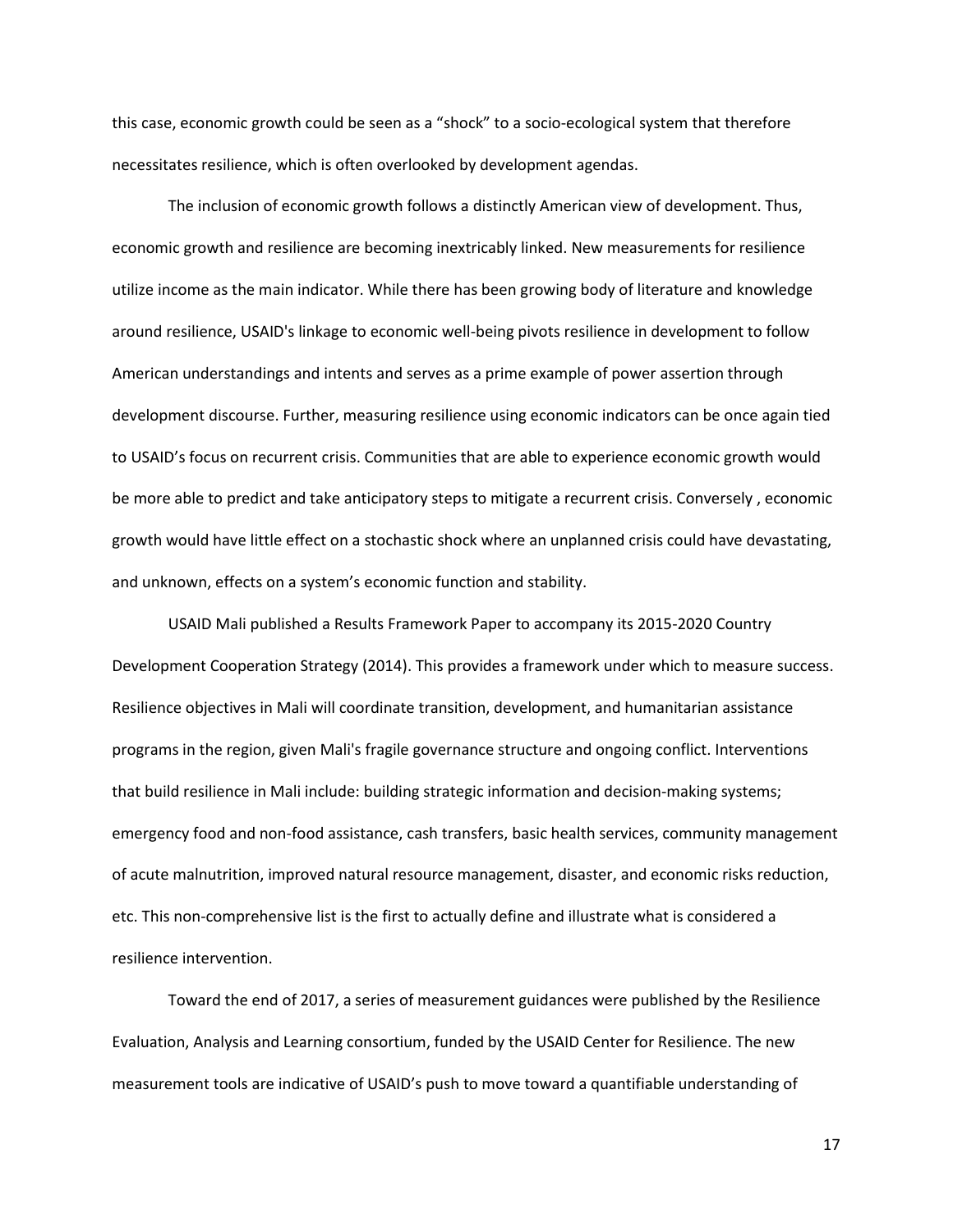resilience. For measuring household resilience, two main indicators are used: household income, and food consumption before and after the shocks. Shocks measured for range from excessive rains/flooding and drop disease to death of a household member or youth unemployment. Interestingly, while USAID's definition of resilience hasn't shifted to incorporate stochastic or unplanned shocks, shocks measured to show a widening of the concept. The focus on food consumption and income as measurement indicators reinforces USAID's incorporation of economic growth as resilience. USAID also realizes the impact of external institutions on household resilience. For example, the 2017 Enumerator Guidance for measuring resilience poses questions on a household's access to markets, infrastructure, and services such as education, money lending, and saving institutions, or agricultural extension services (7). The depth of survey questions and the number of indicators, from well-being to degree of shock to resilience capacities indicate the complexity of implementing resilience programs and measuring resilience outcomes.

Resilience measurement guidelines are important steps in identifying measures of resilience. Without being able to measure and/or to monitor resilience, policymakers and societies more broadly will not be in a position to identify and support interventions that have more effect on people's ability to respond and to accommodate adverse events (Bené, 2013). Bené outlines that by nature, resilience is context specific, however, frameworks to measure resilience must be generic enough to be scaled out and applied globally.

### <span id="page-22-0"></span>**Conclusion**

USAID has had a prominent role in shaping the resilience discourse in development, specifically in exploring the ways in which to plan for and adapt to recurrent crises. Since the term was introduced following the 2011 Horn of Africa famine, it has been central to USAID's operating missions. While USAID's definition of resilience is broad, encompassing aspects of adaptation and mitigation, it provides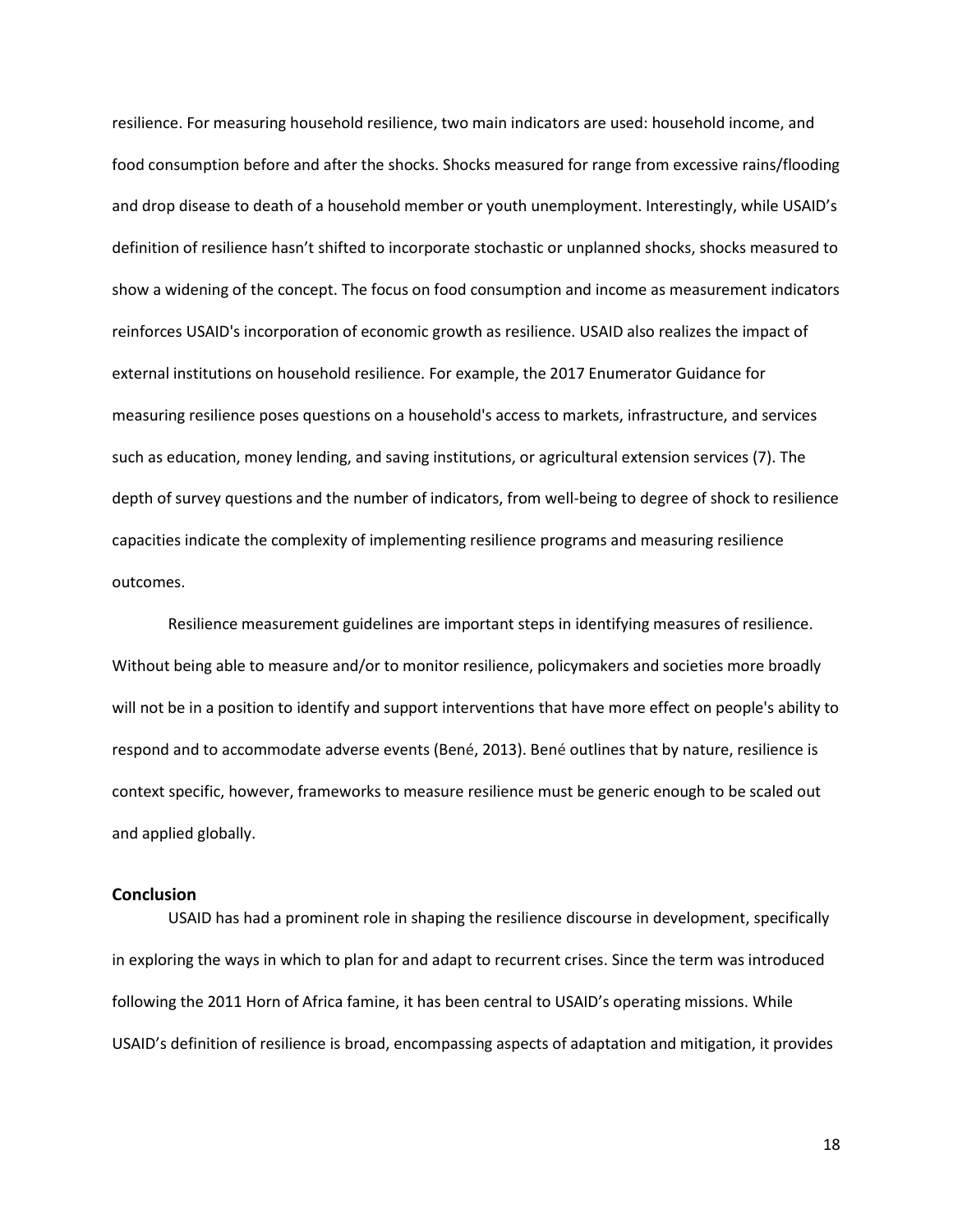a narrow understanding of resilience that renders those that are faced with unplanned and stochastic shocks invisible.

USAID's programming strategies focus on both mitigation and adaptation to achieve resiliency, framed around economic stability and growth. The West Africa Regional Development Strategy's intermediate result 2 (IR 2), conservation and resilient low-emissions growth improved, illustrates that resiliency is tied to economic growth in this RDCS. It couples environmental conservation with economic growth given the absence of environmental safeguards currently in place and the increases in foreign direct investment and enlargement of the extractive industry sector in the region. The IR calls for the concept of resiliency, closely tied to the ecological definition of resilience, in natural resource management and conservation.

Drawing on Foucault to analyze power and knowledge in USAID's resilience discourse, I have shown that USAID has shaped our general understanding of resilience. Foucault's notion of "dispositif" can be used to understand resilience discourse at the intersection of institutional power, regulatory decisions, and discourse. While resilience is a rather new theme in development, I have shown that the shift to resilience has been historically and politically rooted, and thus the discourse is laden with such implications.

Although USAID has considerably shaped resilience discourse, the agency has further narrowed definitions of resilience by only focusing on recurrent crises. Future areas of focus for resilience initiatives include social capital, financial inclusion, psychosocial sources of resilience, women's empowerment, diversification of livelihood risk, sustainability of natural resources, and access to markets, however there has been little effort to expand into preparing for and measuring the effects of stochastic shocks on the resilience of communities. This represents a departure from ecological roots of the term of resilience, in which systems display adaptive capacity and have resilience capacities to expended shocks built in.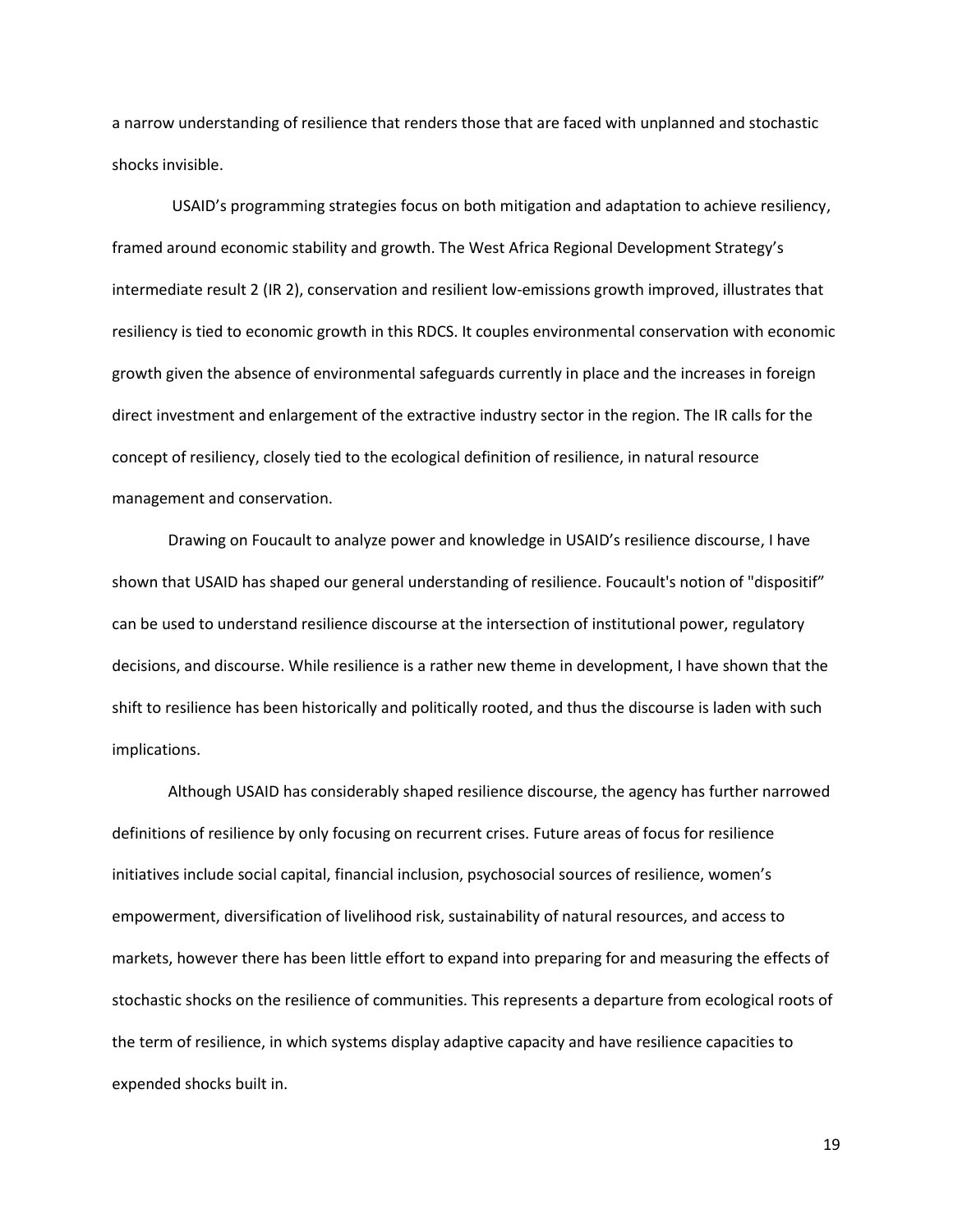Similar to USAID's focus on recurrent crisis, the agency's policy documents do not represent resilience measures already in place. Although, the recent measurement guidances do provide surveys to assess a household's current resilience strategies. While there are many structural factors that limit a person or household's ability to cope with shocks and stresses, many communities have either household-level or community-level strategies to increase resilience to stressors. USAID does acknowledge that women tend to be more vulnerable to shocks than men due to gender inequity and lack of access to institutions such as education and credit, however, the agency's policy documents do not illustrate an operationalized conception of women's empowerment although it is a central tenet of USAID's goal.

USAID's newest focus has been on measuring resilience and provides an interesting opportunity to further research the ways in which discourse is executed through operationalized missions and the power of applying quantitative data to livelihoods and wellbeing.

## <span id="page-24-0"></span>**References**

- Adger, W. Neil, Terry P. Hughes, Carl Folke, Stephen R. Carpenter, and Johan Rockström. "Socialecological resilience to coastal disasters." *Science* 309, no. 5737 (2005): 1036-1039.
- Aldunce, Paulina, Ruth Beilin, John Handmer, and Mark Howden. "Framing disaster resilience: The implications of the diverse conceptualizations of "bouncing back"." *Disaster Prevention and Management* 23, no. 3 (2014): 252-270.
- Arrow, Kenneth, Bert Bolin, Robert Costanza, Partha Dasgupta, Carl Folke, Crawford S. Holling, Bengt-Owe Jansson et al. "Economic growth, carrying capacity, and the environment." *Ecological Economics* 15, no. 2 (1995): 91-95.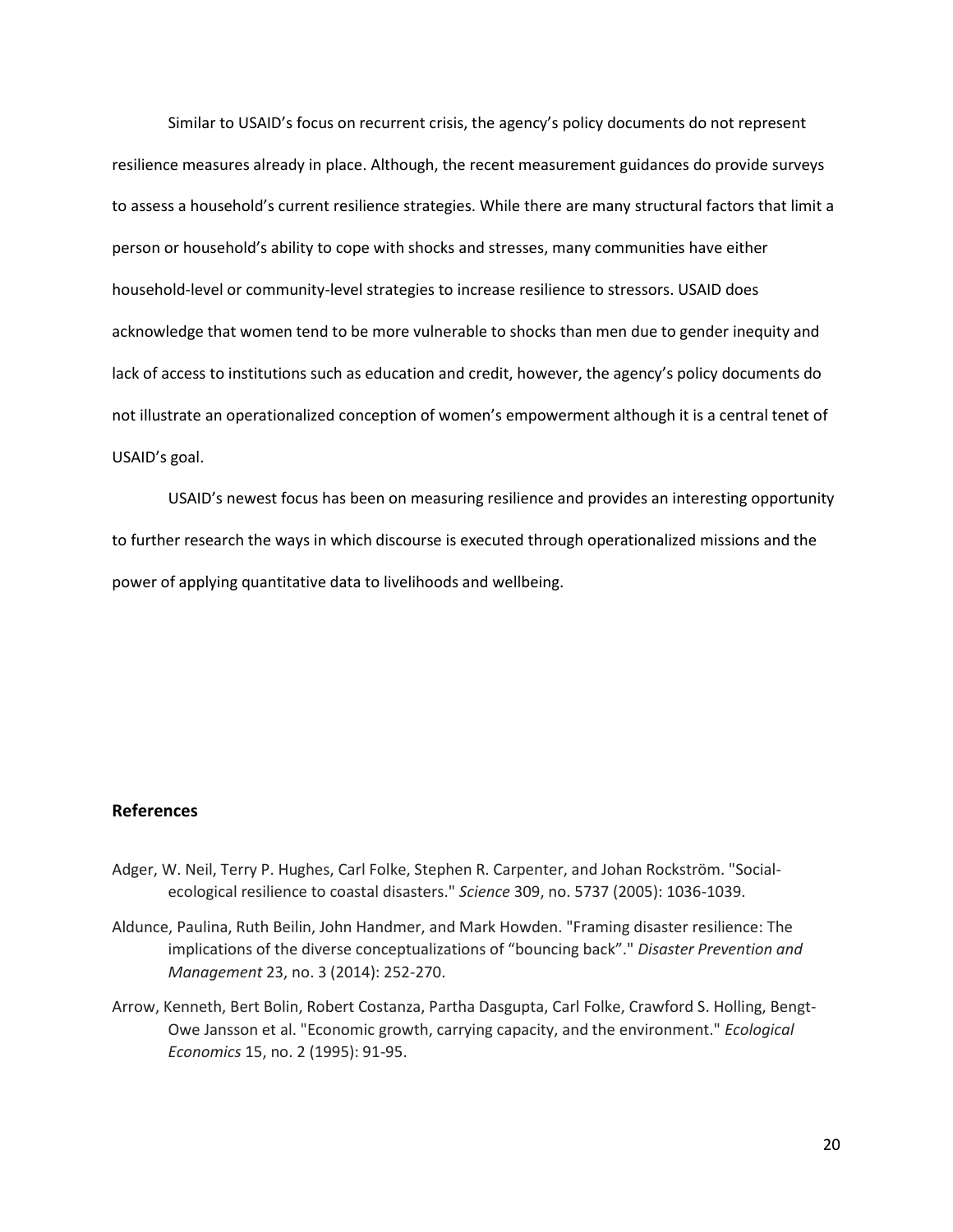- Barrett, Christopher B., and Mark A. Constas. "Toward a theory of resilience for international development applications." *Proceedings of the National Academy of Sciences* 111, no. 40 (2014): 14625-14630.
- Béné, Christophe, Rachel Godfrey Wood, Andrew Newsham, and Mark Davies. "Resilience: new utopia or new tyranny? Reflection about the potentials and limits of the concept of resilience in relation to vulnerability reduction programmes." *IDS Working Papers* 2012, no. 405 (2012): 1-61.
- Béné, Christophe. "Towards a quantifiable measure of resilience." *IDS Working Papers* 2013, no. 434 (2013): 1-27.
- Carpenter, Steve, Brian Walker, J. Marty Anderies, and Nick Abel. "From metaphor to measurement: resilience of what to what?." *Ecosystems* 4, no. 8 (2001): 765-781.
- Davoudi, Simin. "Resilience: A Bridging Concept or a Dead End?" *Planning Theory & Practice*13, no. 2 (June 2012): 299-333. doi:10.1080/14649357.2012.677124.
- Deleuze, G (1992) What is a dispositif, in T J Armstrong (ed and trans), Michel Foucault: Philosopher, pp 159-168 (New York: Harvester Wheatsheaf)
- Ferguson, J., 1994 [1990], The Anti-Politics Machine. 'Development', Depoliticization, and Bureaucratic Power in Lesotho, Minneapolis: University of Minnesota Press.
- Folke, Carl. "Resilience: The emergence of a perspective for social–ecological systems analyses." *Global environmental change* 16, no. 3 (2006): 253-267.
- Foucault, M., 1980, 'Truth and Power' in C. Gordon (ed.), Power/Knowledge: Selected Interviews and Other Writings 1972– 1977, London: Harvester Wheatsheaf.
- Foucault, M., 1991a, 'Questions of Method', in G. Burchell, G. Gordon and P. Miller (eds.), The Foucault Effect: Studies in Governmentality, London: Harvester Wheatsheaf
- Foucault, Michel, and Alan Sheridan. 1972. The Archaeology of Knowledge. 1St American. World of Man. New York: Pantheon Books.
- Grillo, R. and R. Stirrat (eds.), 1997, Discourses of Development: Anthropological Perspectives, Oxford: Berg.
- Gunderson, Lance H. "Ecological resilience—in theory and application." *Annual review of ecology and systematics* 31, no. 1 (2000): 425-439.
- Gunderson, Lance, and Carl Folke. "Resilience—now more than ever." *Ecology and society* 10, no. 2 (2005).
- Holling, C. S. "Resilience and Stability of Ecological Systems." *Annual Review of Ecology and Systematics*4, no. 1 (1973): 1-23. doi:10.1146/annurev.es.04.110173.000245.
- Holling, C. S. "Surprise for Science, Resilience for Ecosystems, and Incentives for People." *Ecological Applications*6, no. 3 (1996): 733-35. doi:10.2307/2269475.